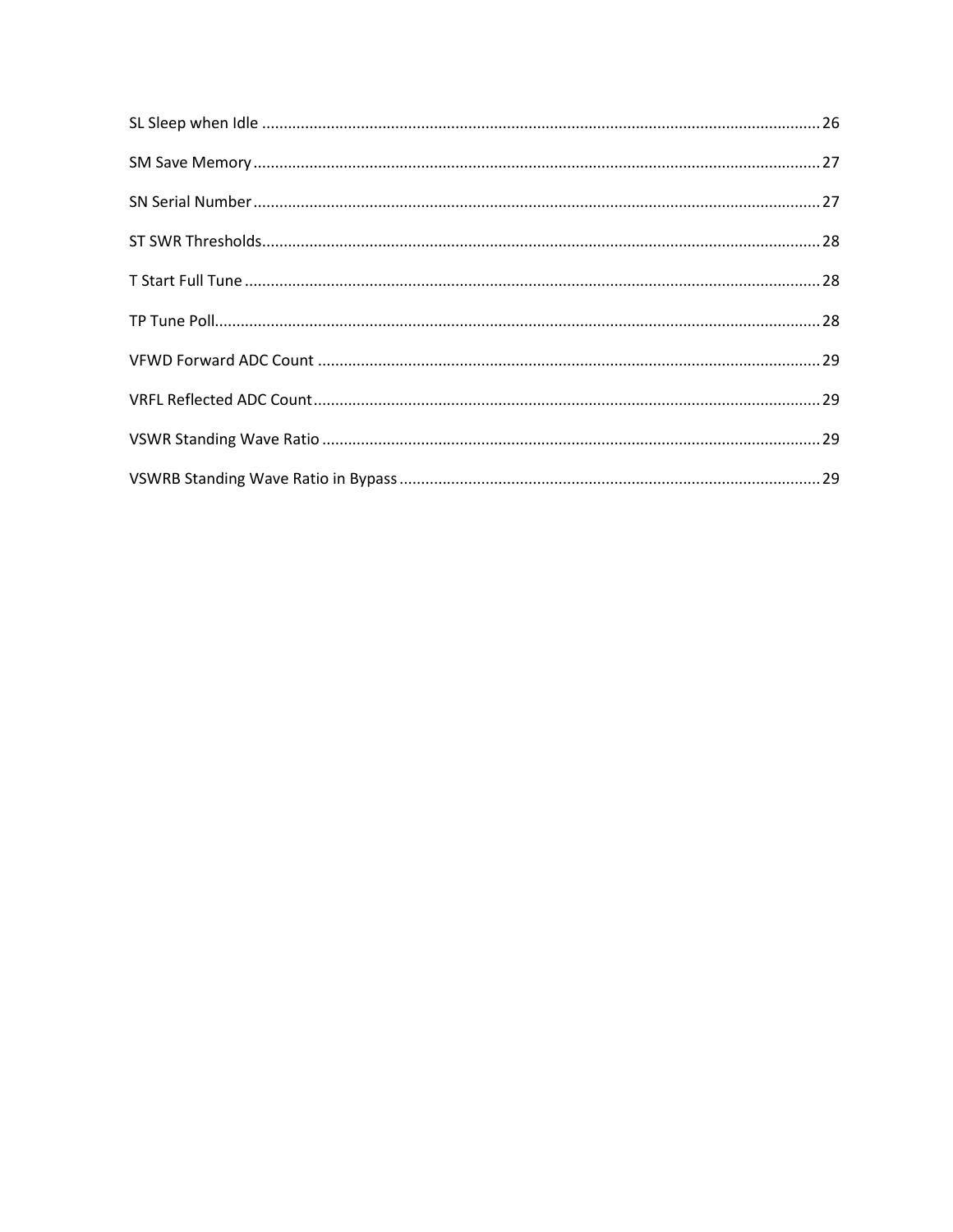# <span id="page-3-0"></span>**Serial port overview**

KAT500 commands and their responses use the printable ASCII character set. Commands are sent to the KAT500 via its "PC DATA" serial port. Use 4800, 9600, 19200, or 38400 bit/s, 8 bit characters, one stop bit and no parity. There is no flow control. The *KAT500 Utility* discovers the KAT500's serial port speed by sending a few null commands (semicolons) at each of the speeds and selects the speed that results in responses. You can change the KAT500's serial port speed with the Baud Rate (**[BR](#page-9-1)**) command.

Beginning with firmware version 01.38, the microcontroller may be configured to "sleep" when logically "off" or otherwise idle. It takes a few serial port characters and about 100 milliseconds to wake up, and characters sent during the wakeup period may be lost. The *KAT500 Utility* sends semicolons at approximately 100 millisecond intervals until the KAT500 firmware begins to respond. See the **[SL](#page-24-1)** command.

## <span id="page-3-1"></span>**Command Format**

KAT500 commands are either GET or SET.

GET commands are used to get information from the KAT500; the KAT500 provides that information in a RESPONSE message.

SET commands are used to change the KAT500's internal state or to initiate an action. SET commands do not generally generate a RESPONSE. SET can be followed by a GET to verify the SET. In some cases (**[FT;](#page-17-2)**) a SET causes a response at the completion of an action. RESPONSEs generally look like the corresponding SET command.

Each command is followed by a terminating semicolon character. For example, to query the current firmware revision, send "**[RV;](#page-23-3)**" (send R, V, and semicolon).

Examples:

- **RV;** GETs the firmware revision number. The RESPONSE is of the form **RV01.13;**
- **AN1;** SETs the KAT500 to use Antenna 1. There is no response.
- **AN;** GETs the currently selected antenna. The RESPONSE is of the form **AN1;**

After sending a GET command, you should generally wait for the corresponding RESPONSE before sending more commands. The KAT500 has a limited size input command buffer. You may safely "stack up" 64 bytes of commands without risk of overrun. If you wish to send a very long sequence of SET commands, break them up with an intervening GET (such as the null command or **RV;**) that returns a RESPONSE and wait for those responses. Flow control is at the application level.

Commands may be entered in UPPER or lower case. **RV;** and **rv;** are equivalent. Responses (with the exception of the permanent boot block response to **I;)** are UPPERCASE.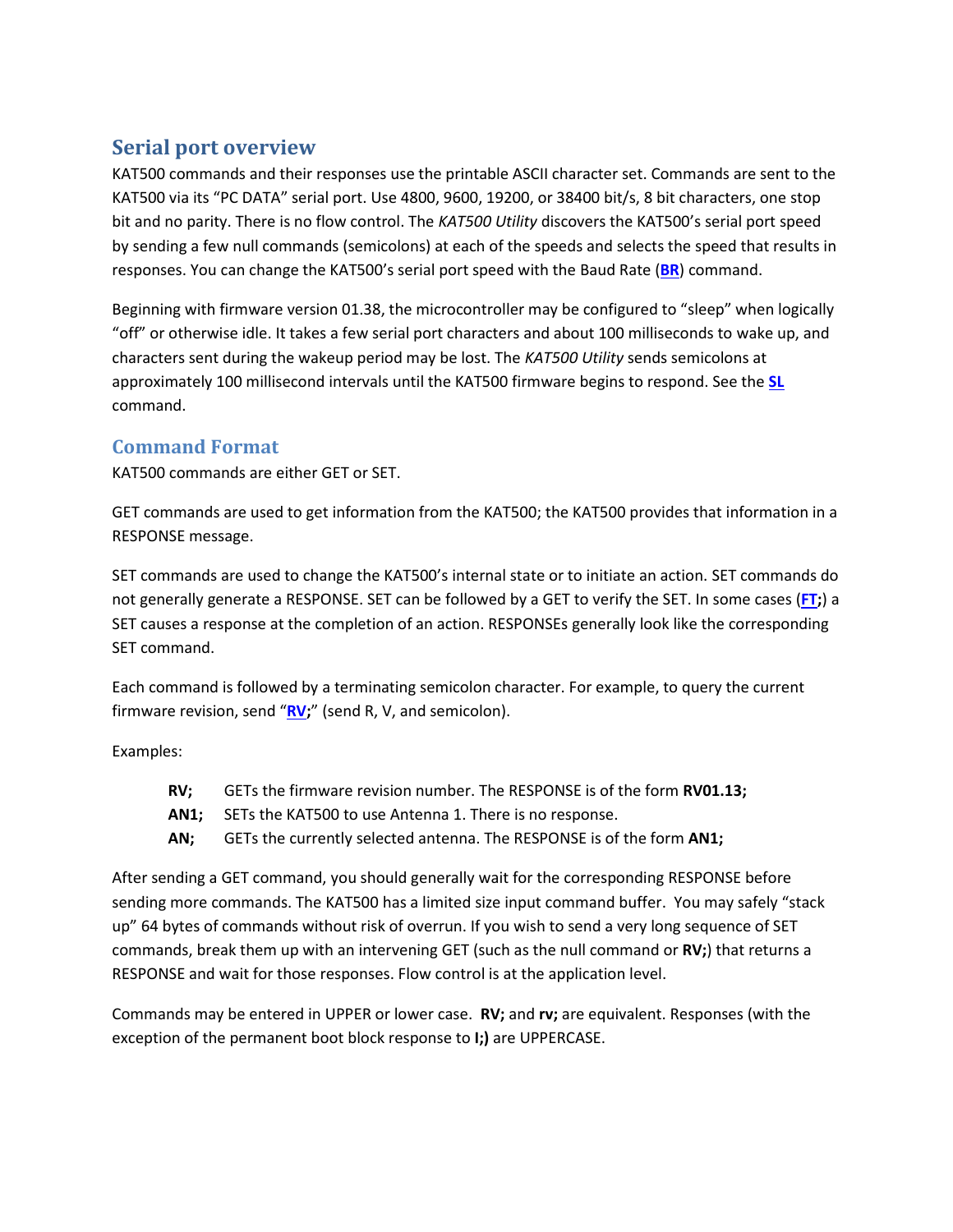# <span id="page-4-0"></span>**Using** *KAT500 Utility* **to Test Commands**

The *KAT500 Utility* Command Tester can be used to try individual commands. Try typing "**RV;**" in the input area. The command and its response are shown on the output area.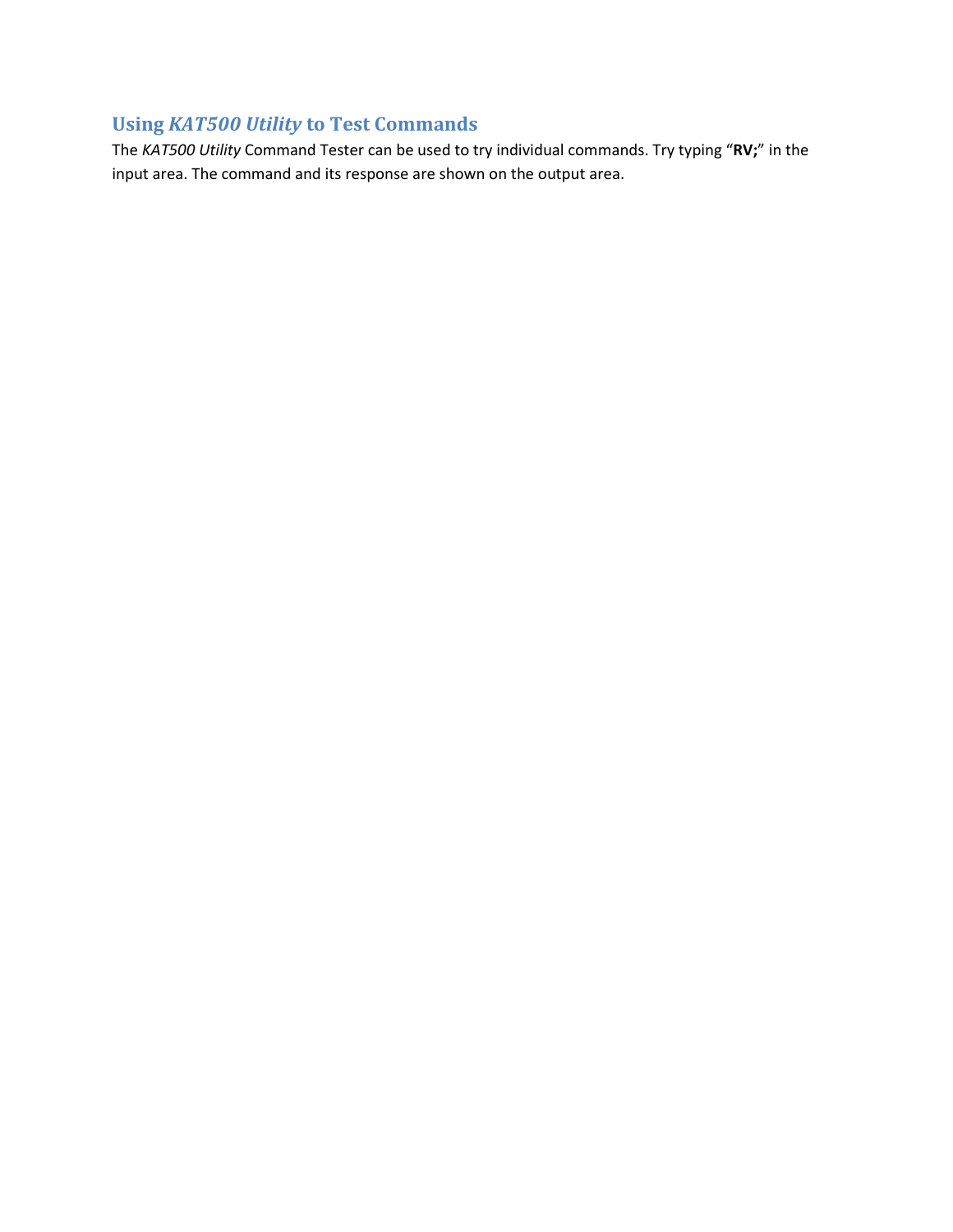# <span id="page-5-0"></span>**Commands and responses**

<span id="page-5-1"></span>**; null command** GET format: **;** (a single semicolon)

RESPONSE format: **;**

The *KAT500 Utility* sends a few semicolons to determine the serial port speed during a connection sequence and to wake up a sleeping microcontroller.

### <span id="page-5-2"></span>**AE Antenna Enable**

GET format: **AEbba;**

SET/RESPONSE format: **AEbba0;** for disable; **AEbba1;** for enable.

Enables or disables an antenna connector for a specified band. **bb** is the band number; see the **[BN](#page-8-2)** command. **a** is the antenna number: **1, 2,** or **3**. Successive presses of the ANT button skip disabled antennas.

Example: **AE0030;** disables ANT3 on 160 meters. **AE1031;** enables ANT3 on 6 meters.

Disabling the currently selected antenna may result in a KAT500 ANT change.

This command is used by the *KAT500 Utility* Edit Configuration dialog.

## <span id="page-5-3"></span>**AFT Automatic Fine Tune**

GET format: **AFTbb;**

SET/RESPONSE format: **AFTbb0;** (disabled) or **AFTbb1;** (enabled) where **bb** is a band number (see **[BN\)](#page-8-2).**

For example, **AFT031;** enables this capability on band number **03**, which is 40 meters.

Full search tune starts with a "coarse" step that tests several inductance values to find an approximate starting point for finer granularity searches. In some cases with high SWR antennas, particularly on low bands, not enough inductance values are tested to find a good starting point. Enabling **AFT** causes full search coarse tune to try more inductor settings. Full search coarse tune takes longer, but may find matching solutions for some difficult antenna loads that are not otherwise found.

This command is used by the *KAT500 Utility* Edit Configuration Auto Fine Tune tab.

A similar fine tune is accomplished by pressing the KAT500 TUNE button within five seconds of completion of a full search tune. If the first tune doesn't find a match, the second tune might.

**AFT** was added in firmware version 01.39.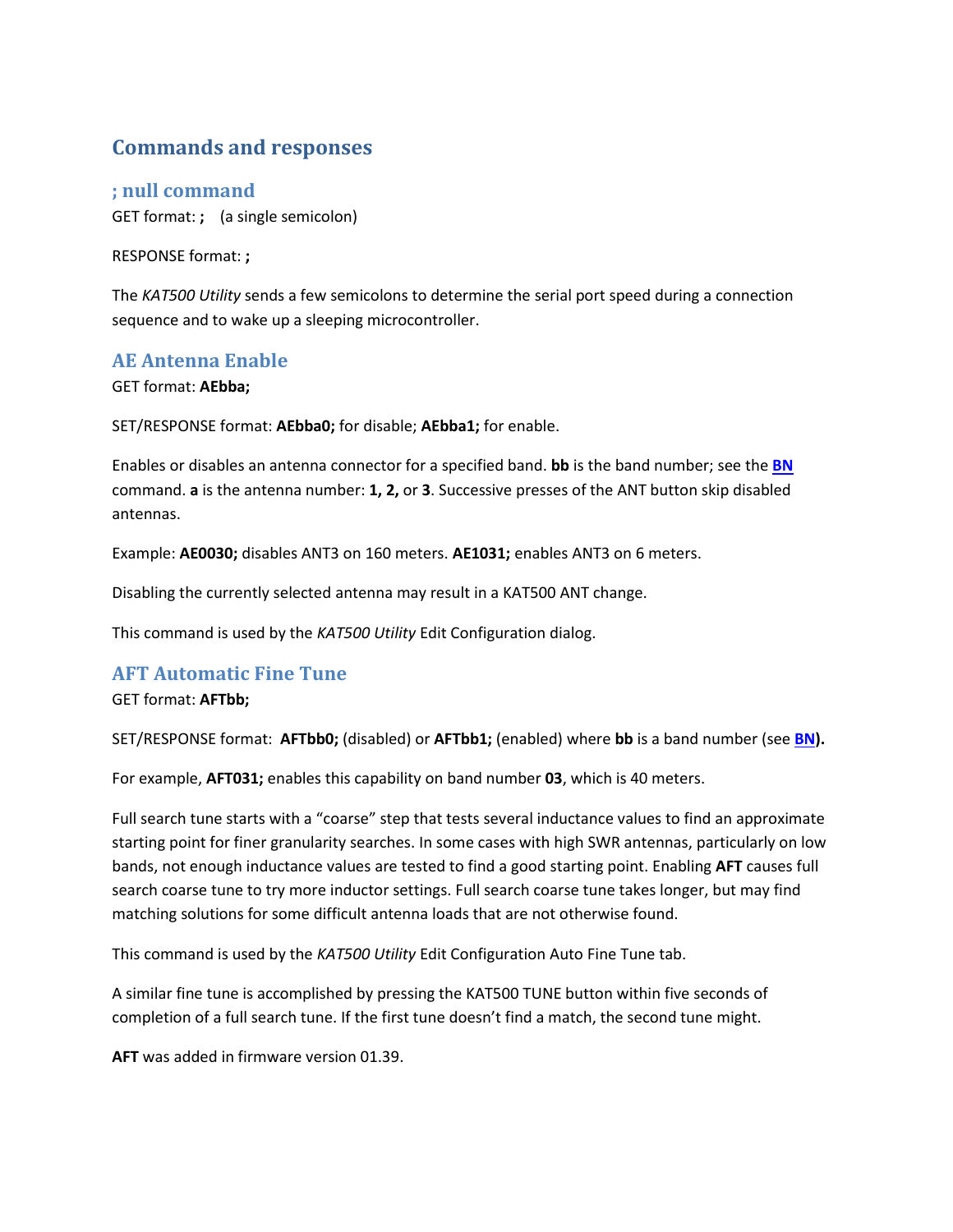# <span id="page-6-0"></span>**AKIP Amplifier Key Interrupt Power Threshold**

GET format: **AKIP;**

RESPONSE format: **AKIP wwwwW VFWD aaaa;**

SET format: **AKIP wwww;**

**If you are using an Elecraft KPA500, you should increase this value to 1500. If you are using an amplifier with a frame or vacuum relay that cannot be "hot switched" at full amplifier output power, set AKIP to the power your relay can hot switch.** The default "factory" value for this threshold is 30, but that may change in future firmware versions.

**AKIP** GETs or SETs a transmit power threshold below which the KAT500 can interrupt the amplifier key line. The KAT500 must interrupt the amplifier key line before it changes other relays during Memory Recall or Full Search Tune: bypass, antenna, capacitors, and inductors.

Some amplifiers, such as the Elecraft KPA500, use solid-state transmit/receive switching devices that are designed to permit the amplifier key line to be interrupted while transmitting. For the KPA500, the **AKIP** threshold should be set to its "unlimited" value: 1500 watts **(AKIP 1500;)**. Use 1500 even if the amplifier is incapable of supplying that much power.

Some amplifiers, such as my Ameritron AL-1200, use a frame relay and "hot switching" the amplifier key line with high transmit power might damage the relay. I use 100 watts (**AKIP 100;**), which is enough to pass all the unamplified power of my K3, but lower than the power I'd expect with the amplifier in "operate".

The RESPONSE format shows the power in watts, and the VFWD threshold that is used to monitor this threshold.

While the transmitter power exceeds this threshold, some KAT500 front panel button presses are ignored, as are serial commands (and *KAT500 Utility* functions) that change relays: MD, AN, BYP, C, L, SIDE, etc.

TUNE may be started with a higher transmitter power, but power must drop below this threshold before TUNE interrupts the amplifier key line. Tune-level power must be applied again to complete the tuning process. After tuning, transmit power must be reduced to zero before the amplifier key interrupt relay is released, unless the "unlimited" value 1500 watts is used.

**AKIP** was added in firmware version 01.05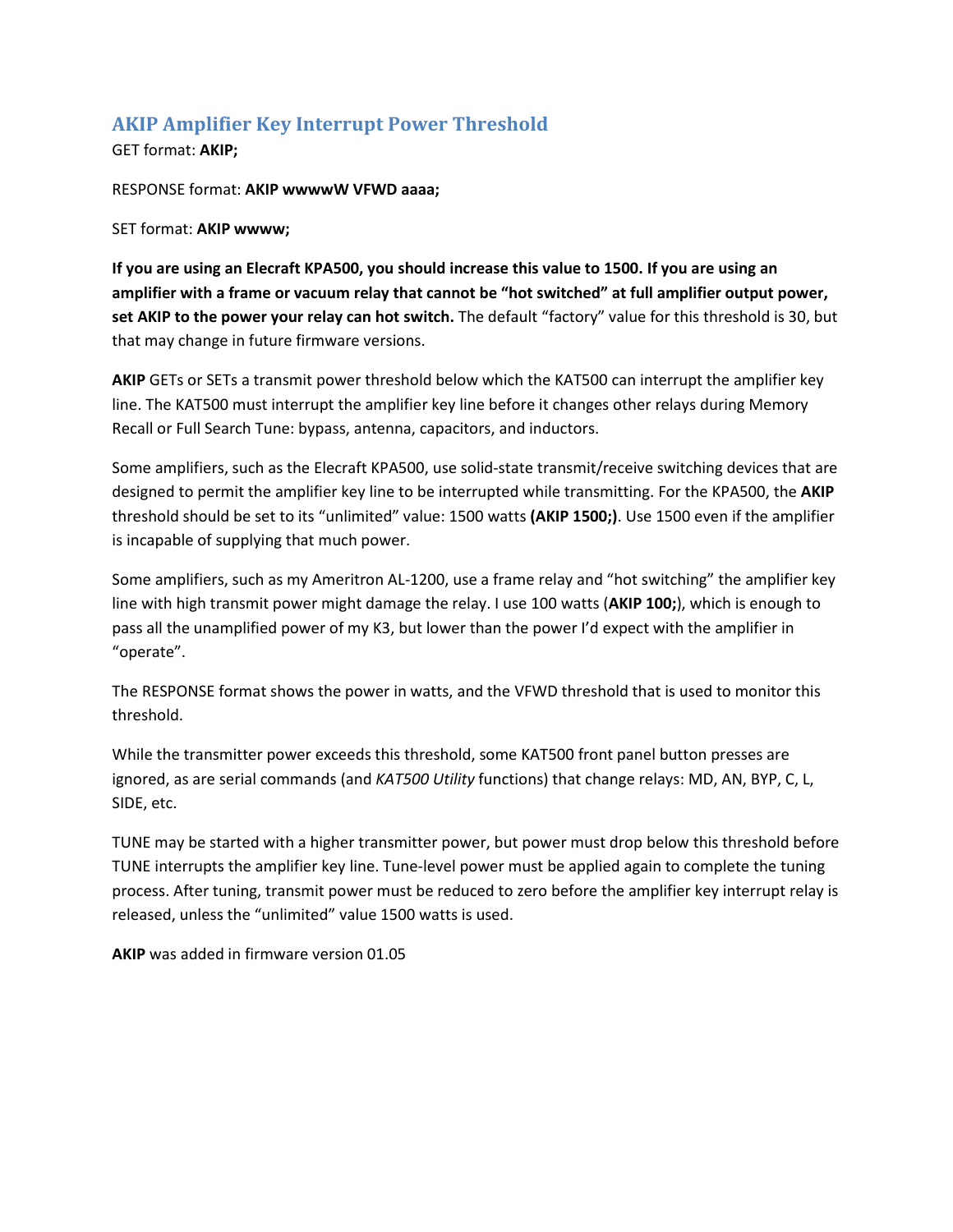# <span id="page-7-0"></span>**AMPI Interrupt Amplifier Key Line**

### GET format: **AMPI;**

SET/RESPONSE format: **AMPI0;** (amplifier key line connected), **AMPI1;** (amplifier key line interrupted).

GETs or SETs the amplifier key line interrupt relay, K23. **AMPI1;** selects the relay, interrupting the amplifier key line. **AMPI0;** releases the relay, connecting the amplifier key line.

#### **The amplifier key line must be run through the KAT500's amplifier key line interrupt relay.**

15-pin ACC cables used between the K3, KAT500, and KPA500 provide this amplifier key line interrupt capability. Alternatively, two-wire cables with RCA connectors may be used between transceiver and KAT500, and KAT500 and amplifier. See the *KAT500 Owner's Manual* for connection diagrams.

It may take a few milliseconds after issuing an **AMPI** SET before the relay changes.

The SET form of this command may be ignored if the current transmit power exceeds the **[AKIP](#page-6-0)** power threshold.

The amplifier key interrupt relay may be changed by TUNE operations.

### <span id="page-7-1"></span>**AN Antenna Select**

GET format: **AN;**

### SET/RESPONSE format: **AN0; AN1**; **AN2**; or **AN3**;

Antenna selection is deferred if a tune is in progress. Antenna selection is ignored if the antenna is disabled on the current band (see the **[AE](#page-5-2)** command).

**AN0;** advances to the next enabled antenna, simulating a press of the ANT button on the KAT500 front panel. **AN0;** was added in firmware revision 01.55

It may take a few milliseconds after issuing an **ANx;** setter before relays change.

The SET form of this command is ignored while transmitting or tuning.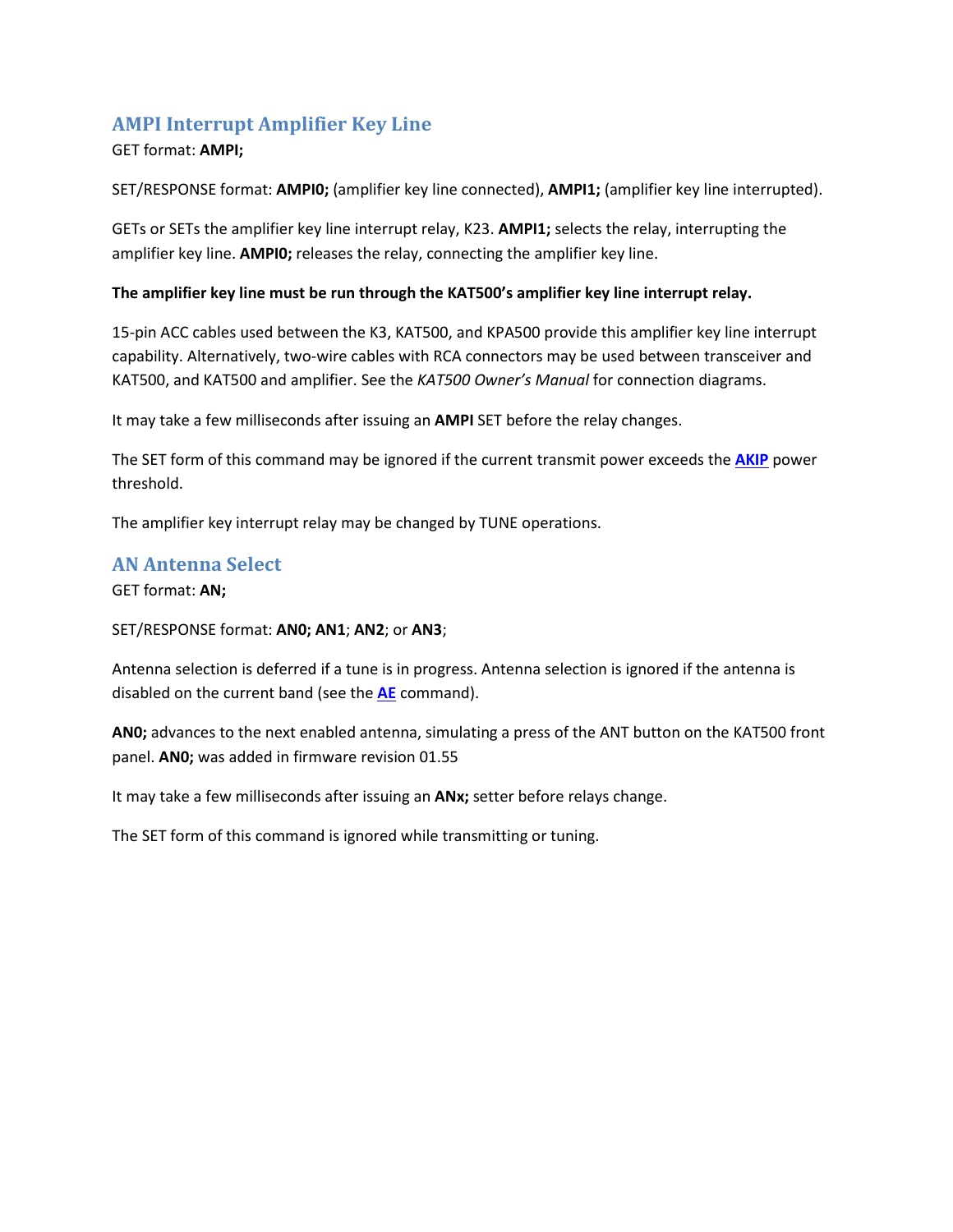## <span id="page-8-0"></span>**AP Antenna Preference**

GET format**: APbb;** where **bb** is a Band Number, see the **[BN](#page-8-2)** command.

SET/RESPONSE format: **APbba**; where **bb** is a Band Number and **a** is an antenna number, **0**, **1, 2,** or **3**. **0** is interpreted as "the last used antenna on this band".

The KAT500 normally returns to the last-used antenna on band change. However, a "preferred" antenna may be configured so that the ATU always starts at a fixed antenna for a given band.

For example, **AP103;** causes ANT3 to be selected whenever you band switch to 6 meters, regardless of the last-used antenna on 6 meters.

**AP** SET is ignored if the antenna is disabled (see **[AE](#page-5-2)**).

### <span id="page-8-1"></span>**ATTN Enable Attenuator**

GET format: **ATTN;**

SET/RESPONSE format: **ATTN0**; (disabled) or **ATTN1;** (enabled).

Selects relay K22, which switches in an attenuator resistor.

It may take a few milliseconds after issuing an **ATTNx;** setter before the relay changes.

Firmware releases the attenuator if it detects power high enough to damage to the attenuator.

<span id="page-8-2"></span>Firmware normally inserts the attenuator during "full search tune" to present a more consistent load to a transceiver during tune operations. The attenuator is disabled if the tune power is too low with the attenuator in place.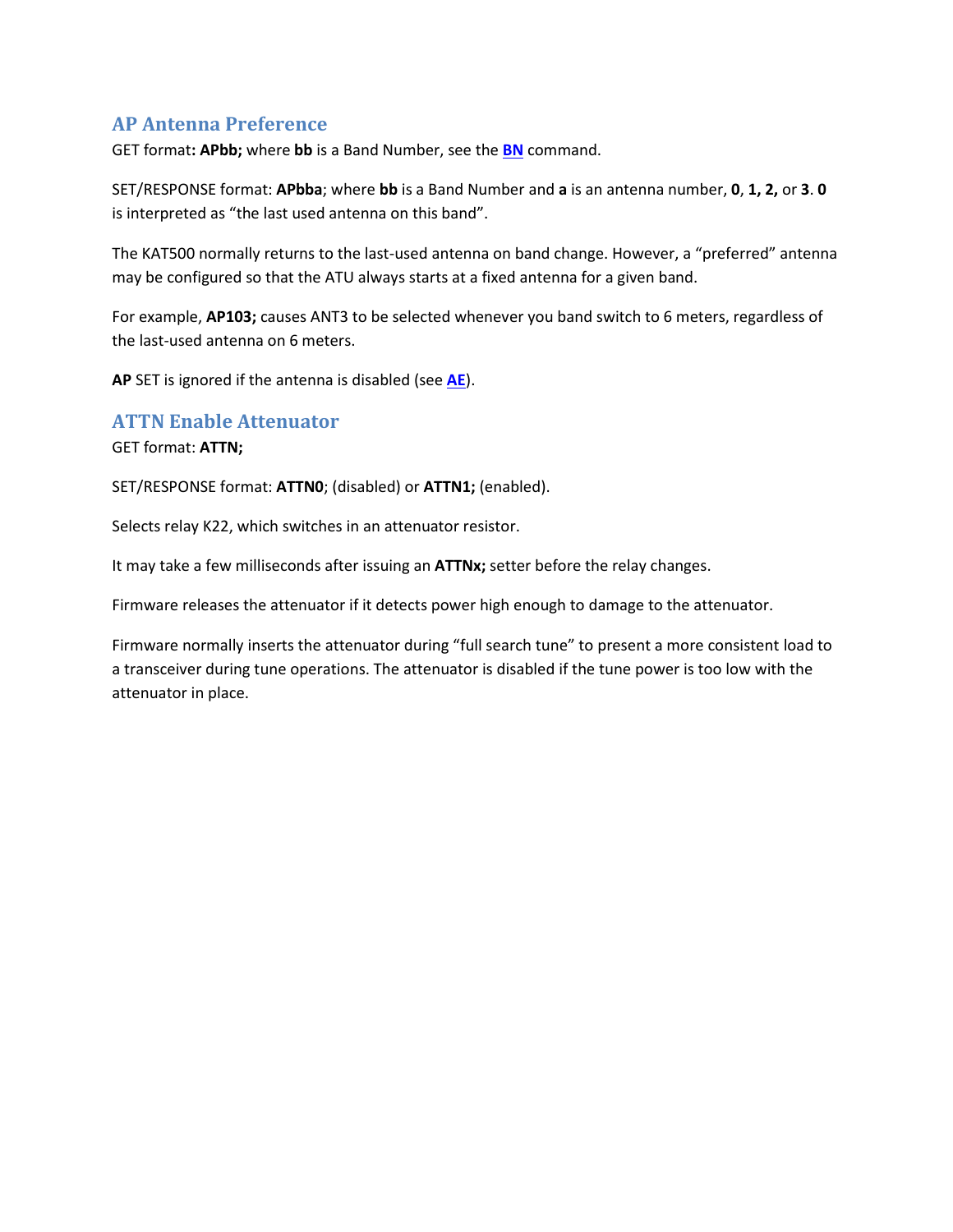### <span id="page-9-0"></span>**BN Band Number**

### GET format: **BN;**

SET/RESPONSE format: **BNbb;** where **bb** is 00 to 10, see the table below.

The ATU is switched to the target band. The appropriate last used or "preferred" antenna is selected. The ATU inductor and capacitor relays are set to the most recent setting used for the tuner on the indicated band.

KAT500 Band Numbers are the same as the *K3 Programmer Reference* Band Numbers, but differ from the BCD values of the four BAND lines.

It may take a few milliseconds for this command to have an effect. Relays will not change until the transmitter power is below the **[AKIP](#page-6-0)** threshold.

The Band may be subsequently overridden by a change to the four BAND lines in the accessory connector, or by counting the transmit frequency.

<span id="page-9-1"></span>

| bb | <b>Band</b> |
|----|-------------|
| 00 | 160 meters  |
| 01 | 80 meters   |
| 02 | 60 meters   |
| 03 | 40 meters   |
| 04 | 30 meters   |
| 05 | 20 meters   |
| 06 | 17 meters   |
| 07 | 15 meters   |
| 08 | 12 meters   |
| 09 | 10 meters   |
| 10 | 6 meters    |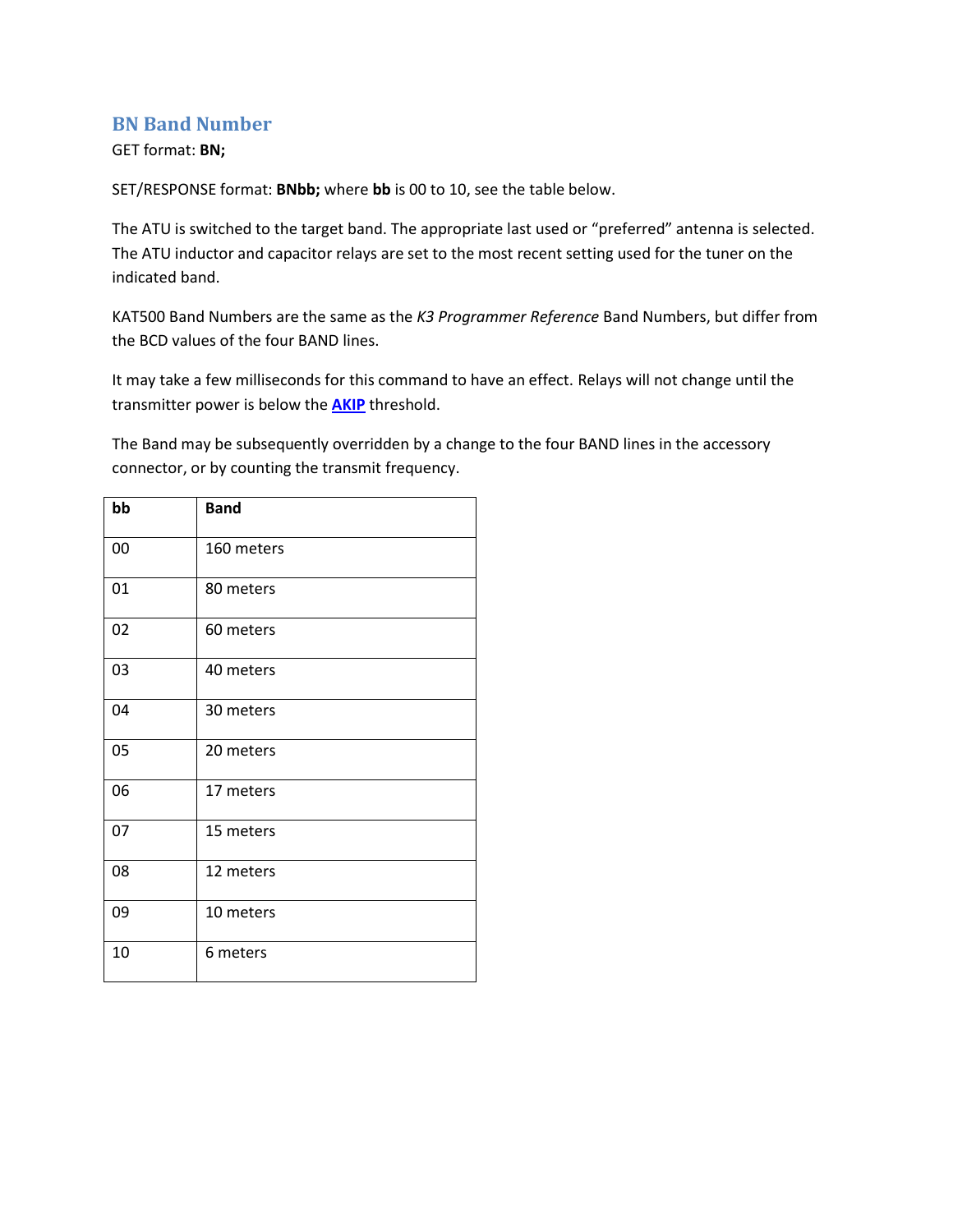## <span id="page-10-0"></span>**BR Serial I/O Speed**

GET format: **BR;**

SET/RESPONSE format**:**

**BR0;** for 4800 bit/s, **BR1;** for 9600 bit/s, **BR2;** for 19200 bit/s or **BR3;** for 38400 bit/s. Firmware load automatically chooses 38400 bit/s.

Serial I/O speed significantly affects the time required for configuration save and restore. 38400 bit/s is recommended when possible.

### <span id="page-10-1"></span>**BYP Bypass**

GET format: **BYP;**

SET/RESPONSE format: **BYPN;** (not bypassed) **or BYPB;** (bypassed).

Gets or sets the bypass relays K20 and K21. These relays are in the bypassed position when not energized.

It may take a few milliseconds after issuing a **BYPx;** setter before relays change. Relays are not changed until the transmit power is below the **[AKIP](#page-6-0)** threshold.

<span id="page-10-2"></span>Firmware releases inductor, capacitor, and SIDE relays while bypassed to reduce power consumption.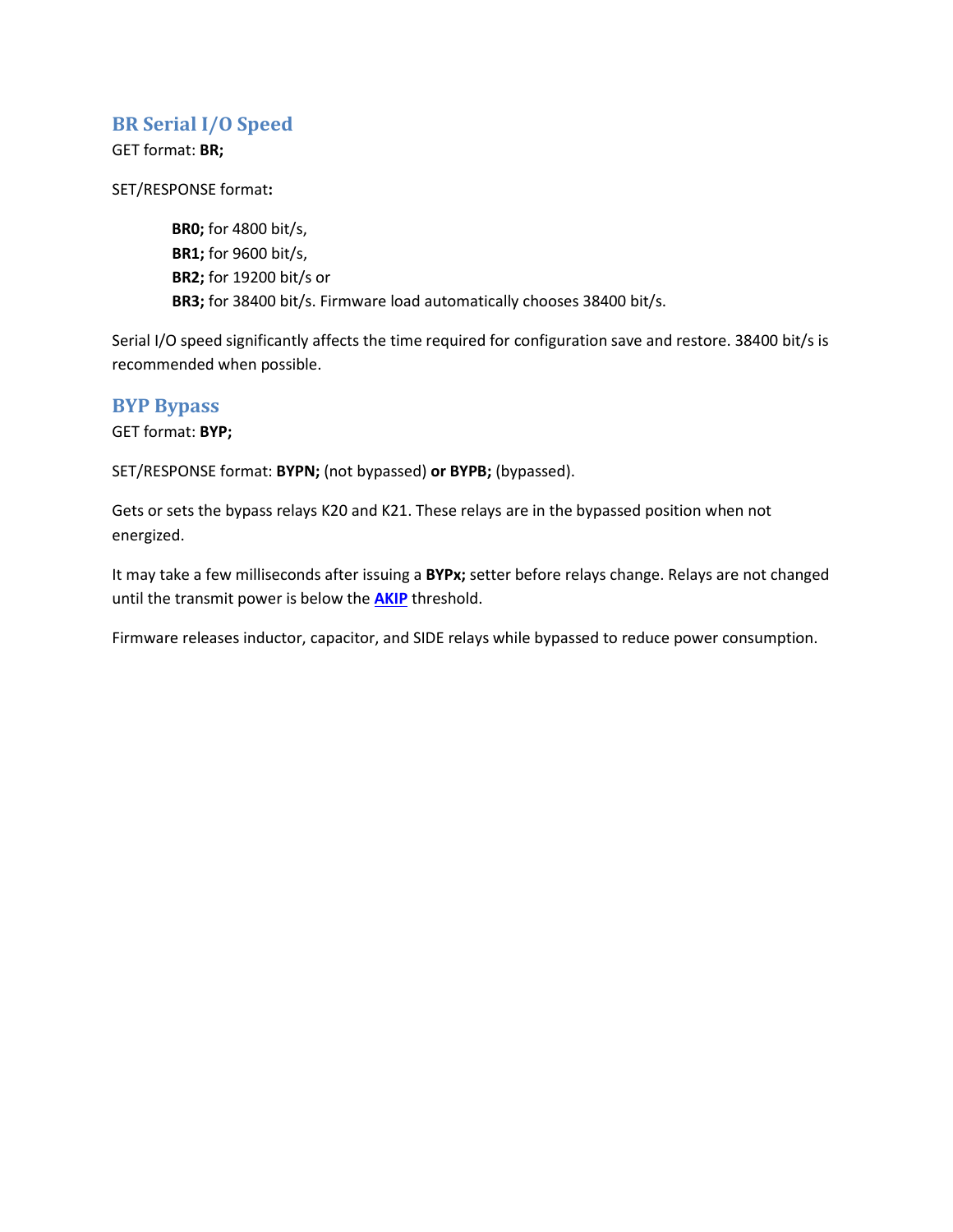## <span id="page-11-0"></span>**C Select Capacitors**

GET format: **C;**

SET/RESPONSE format: **Chh;** where **hh** are a pair of hexadecimal digits indicating the selected capacitors.

Se[e http://en.wikipedia.org/wiki/Hexadecimal](http://en.wikipedia.org/wiki/Hexadecimal) for a description of this notation.

Examples:

**C00;** selects no capacitors.

**CFF;** selects all capacitors.

**C80;** selects only the largest capacitor by energizing K5.

**CC1;** selects the largest, second largest, and smallest capacitors by energizing K5, K4, and K1.

| <b>Hex Digit</b> | Relay          | Capacitance (pF) |
|------------------|----------------|------------------|
| 80               | K <sub>5</sub> | 1360             |
| 40               | K4             | 680              |
| 20               | K <sub>3</sub> | 330              |
| $10\,$           | K <sub>6</sub> | 180              |
| 08               | K <sub>2</sub> | 82               |
| 04               | K7             | 39               |
| 02               | K8             | 22               |
| 01               | K1             | 8                |

The *KAT500 Utility* Operate page displays capacitor relay settings as check boxes and as a total capacitance.

It may take a few milliseconds after issuing SET before the relays change, and they may not all be changed at the same time.

The SET form of this command may be ignored if the current transmit power exceeds the **AKIP** power threshold, or if the bypass relay is in bypass.

Capacitor relays are released when the bypass relay is in bypass.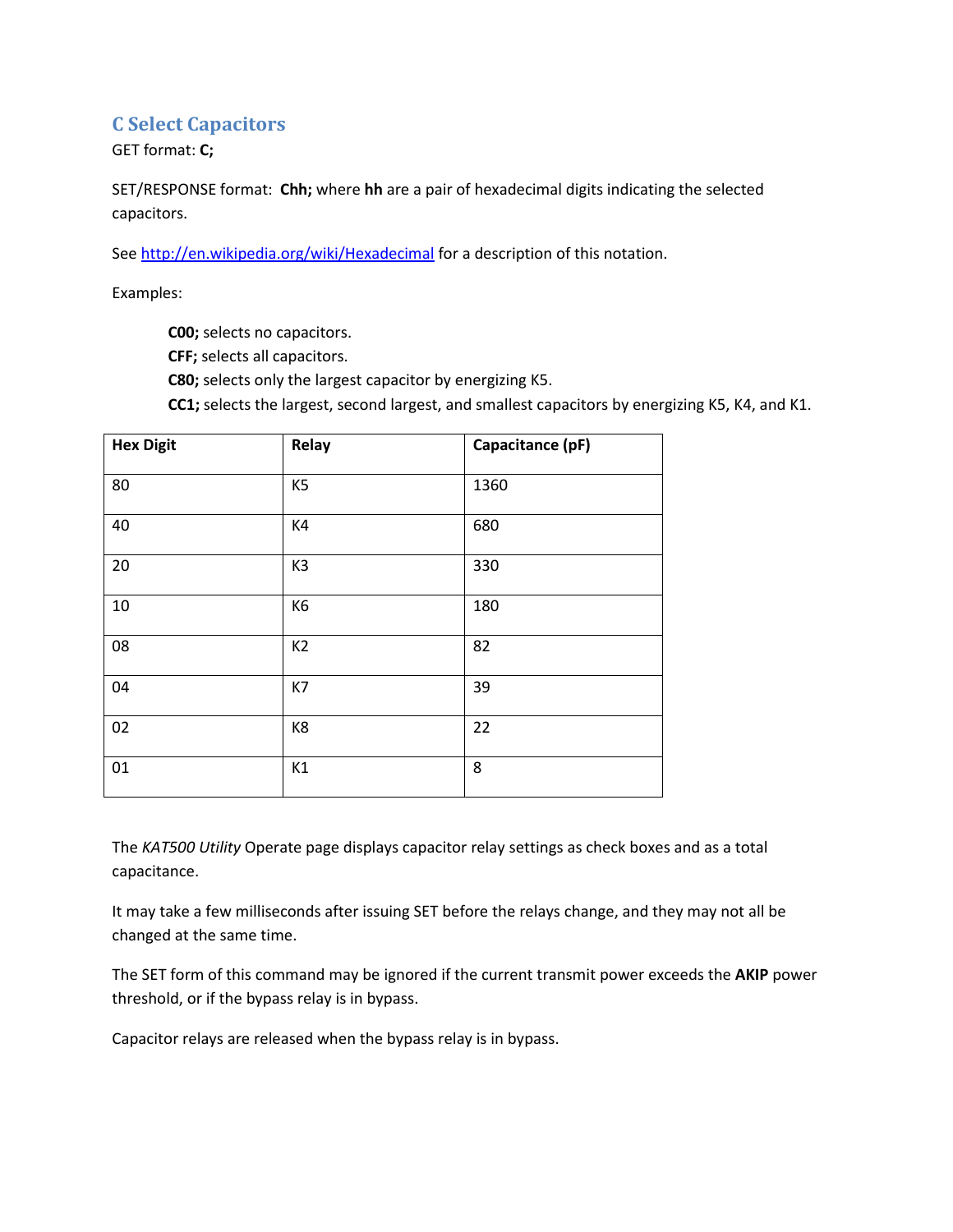## <span id="page-12-0"></span>**CT Cancel Full Search Tune**

SET format: **CT;** 

Cancel Tune stops a full search tune at the end of the next tuning step. Poll with **[TP;](#page-27-2)** to determine when tune completes.

**CT;** was added in firmware revision 01.43.

## <span id="page-12-1"></span>**DM Display Memories**

GET format: **DMfffff;** where **fffff** is the frequency in kHz. **DM;** alone displays the memories for the current ATU frequency.

RESPONSE example:

```
DM BN07;BIN 102;FR 21041-21060;ADDR 47368;
AN3;BYPN;SIDEA;C06;L00;VSWRB 2.11;
AN2;BYPN;SIDET;C20;L01;VSWRB 2.11;
AN1;BYPB;VSWRB 1.00;
UNUSED
UNUSED
UNUSED
```
**DM** displays the stored ATU settings for one frequency-related "bin". Each bin contains up to six ATU settings.

The first line shows the Band Number (0-10 for 160-6 meters) and the bin index within that band. **ADDR** is the serial EEPROM address calculated from the frequency. **FR** is the frequency range for the bin.

This is followed by the six frequency memories within the bin. **AN** shows the antenna, **BYPN** indicates not bypassed, and **SIDEA** indicates that the capacitors were switched to the antenna side of the inductor (an LC network). **L** and **C** are the inductor and capacitor settings.

If the memory contains "Bypassed" (**BYPB**), the **SIDE**, **L** and **C** settings are not shown, as these relays are always released whenever bypassed.

**VSWRB** is the "bypass SWR": the antenna SWR measured with the ATU bypassed.

**UNUSED** is displayed if this memory is empty.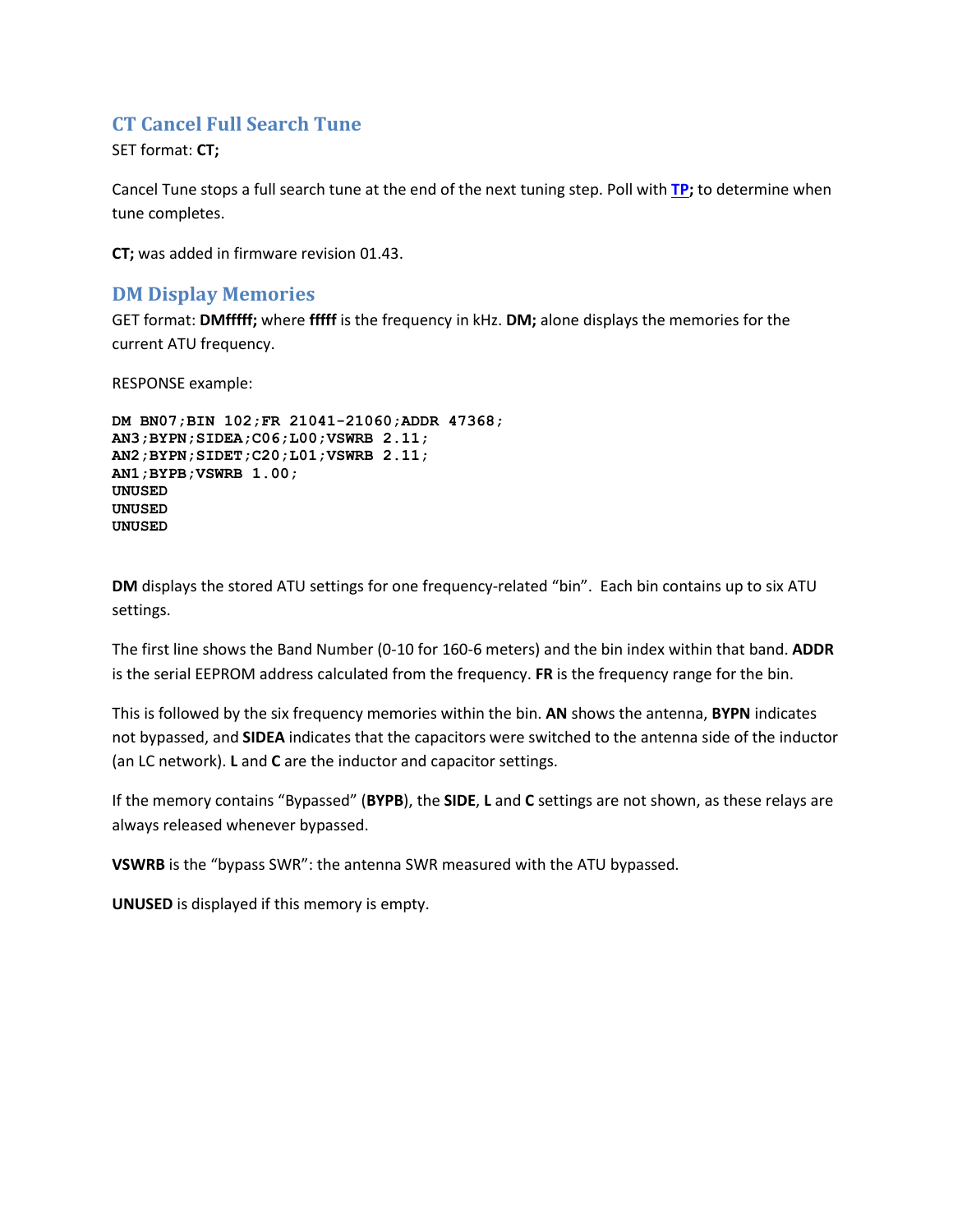# <span id="page-13-0"></span>**EEINIT Clear Configuration and Frequency Memories**

SET format: **EEINIT;** erases EEPROM containing frequency memories, per-band settings and all configuration selections, including the current RS-232 speed. Configuration and per-band settings are formatted to default values during restart after a microcontroller reset. **EEINIT;** does not change the KAT500 serial number or its fault table.

**EEINIT;** is ignored while the ATU is tuning or transmitting.

**EEINIT** is used by the *KAT500 Utility* Configuration page Reset to Factory Defaults button.

## <span id="page-13-1"></span>**EM Erase Frequency Memory**

SET format: **EMbba;** clears frequency memories for one or all antennas on band **bb** (See **[BN](#page-8-2)** for a description of **bb**). **a** is **0** for all antennas, **1**, **2,** or **3** for a specific antenna.

This command may take as long as a couple of seconds.

EM is used by the *KAT500 Utility* Erase Memories tab.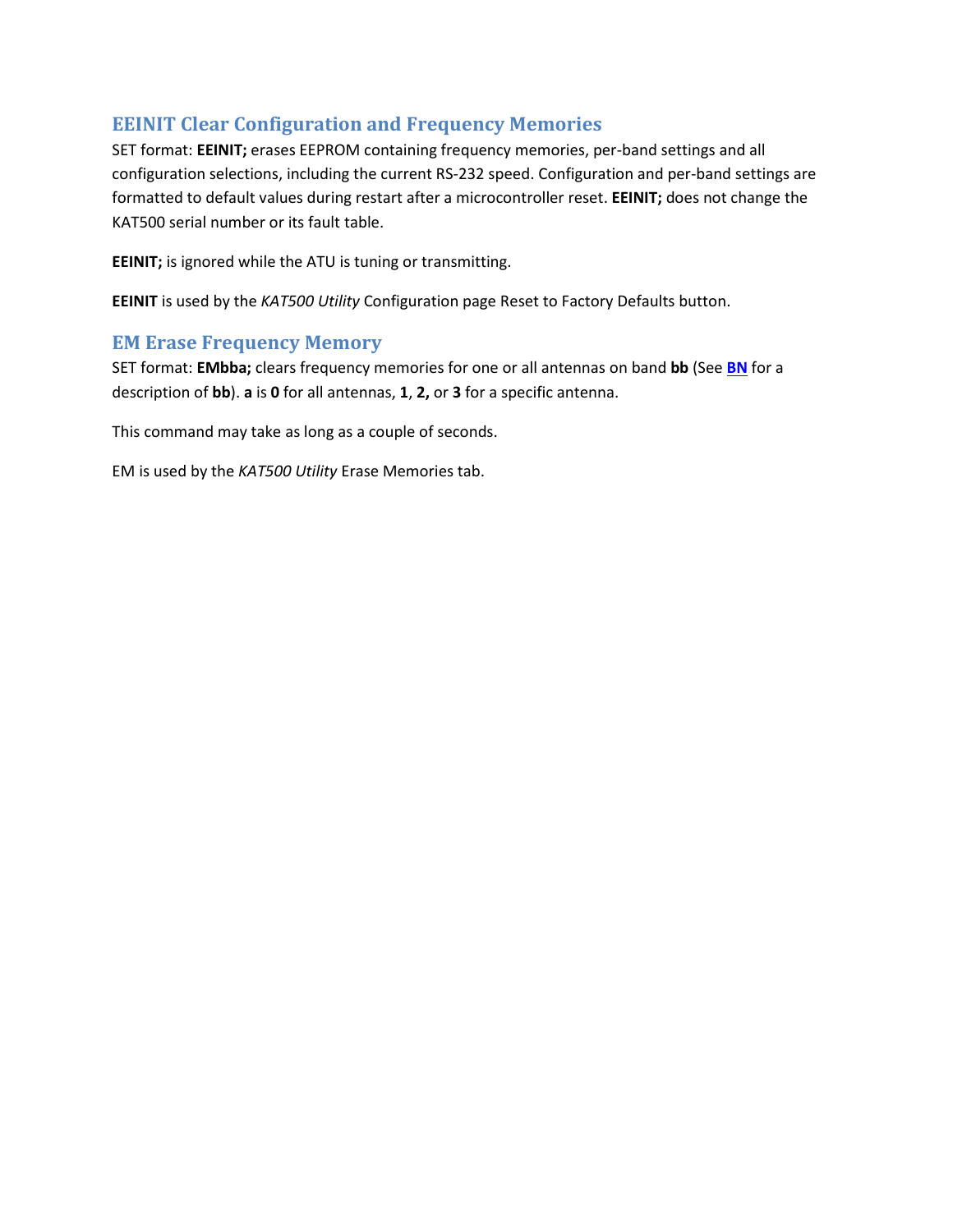## <span id="page-14-0"></span>**F Frequency**

GET format: **F;**

SET/RESPONSE format: **F nnnnn;** where **nnnnn** is the frequency used for ATU setting selection. See the **FY** response for the span of frequencies for the ATU's frequency segment.

**F** SET causes the ATU to change bands (if needed) and recall prior settings for the specified frequency, without transmitting. See also the **[BNn](#page-8-2)n;** command and **[MT](#page-21-1) fffff;** 

**F** SET is ignored while tuning.

## <span id="page-14-1"></span>**FA VFO A Frequency**

SET format: **FA000fffffiii;** the frequency in Hz.

**FA** was introduced in firmware version 01.34.

In Firmware version 01.81 and later, **FA** accepts frequencies in Hz in 9, 10, or 11 digits and causes a memory recall tune (see **MT**) if VFO A is the transmit VFO. The transmit VFO is set with **IF** or **FT0**.

## <span id="page-14-2"></span>**FB VFO B Frequency**

SET format: **FB000fffffiii;** the frequency in Hz.

In Firmware version 01.81 and later, **FB** accepts 9, 10, or 11-digit frequencies in Hz and causes a memory recall tune (see **MT**) if VFO B is the transmit VFO. The transmit VFO is set with **IF** or **FT1**.

## <span id="page-14-3"></span>**FC Frequency Counter**

GET format: **FC;**

RESPONSE format: **FC nnnnn;** where **nnnnn** is the KAT500's count of the last transmitted signal, in kHz. Frequency count is in 8 kHz increments.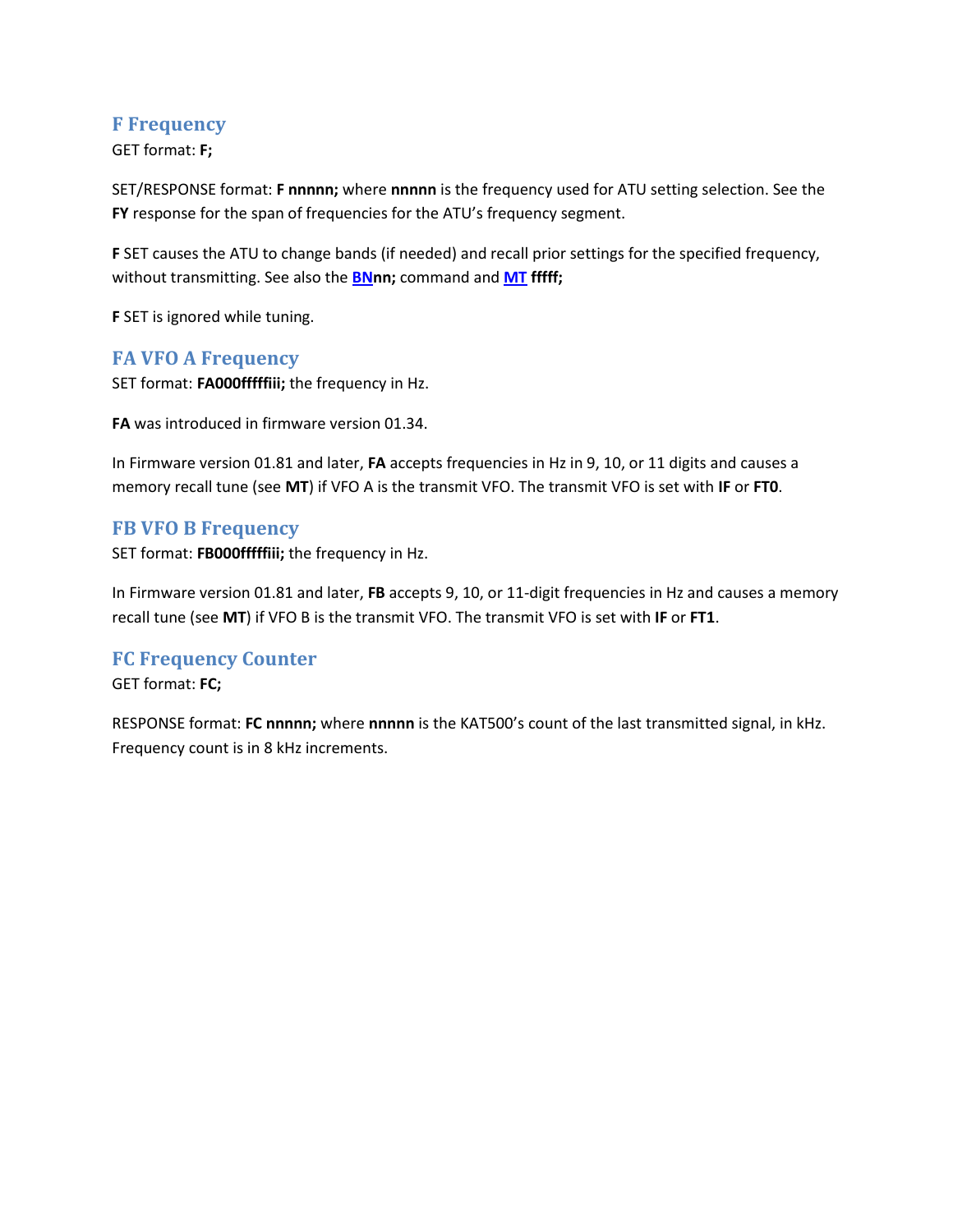# <span id="page-15-0"></span>**FCCS Frequency Counter Consecutive Sample Time (obsolete)**

GET format: **FCCS;**

SET/RESPONSE format: **FCCSnnnnn;** where nnnnn is a time in milliseconds, with a range of 2 to 50000 msec (50 seconds). Default is 12.

**FCCS** and **FCMD** influence the behavior of the KAT500's frequency counter. **FCCS** is the time in milliseconds of the same-frequency signal that must be counted for the KAT500 to consider the count "valid".

For example, the default **FCCS12;** indicates that the KAT500 evaluates six consecutive counts of 2 msec each (a total of 12 msec), and all six of those counts must be within the "match distance" (see **FCMD** below) of one another. When that occurs, the frequency count is deemed "valid" and might initiate a memory recall tune.

Set this value low for the ATU to change settings to a new frequency with a single CW "dit". Set this value higher to add more inertia and make the ATU more resistant to frequency change. SSB and PSK are much more complex waveforms than CW and the frequency count may wander if this is too short.

**FCCS** was introduced in firmware revision -1.70 and removed in revision 01.98.

# <span id="page-15-1"></span>**FCMD Frequency Counter Match Distance (obsolete)**

GET format: **FCMD;**

SET/RESPONSE format: **FCMDnnn;** where nnn is the allowable distance between consecutive frequency count samples to be considered "equivalent". The value is between 1 and 127, default is 1. Sampling here is at 8 kHz increments, so a value of 1 means that consecutive samples that are +/- 8 kHz from the prior sample are accepted.

This parameter is used to allow some jitter between consecutive samples and still be considered "close enough to call equal".

**FCMD** was introduced in firmware version 01.70 and removed in version 01.98.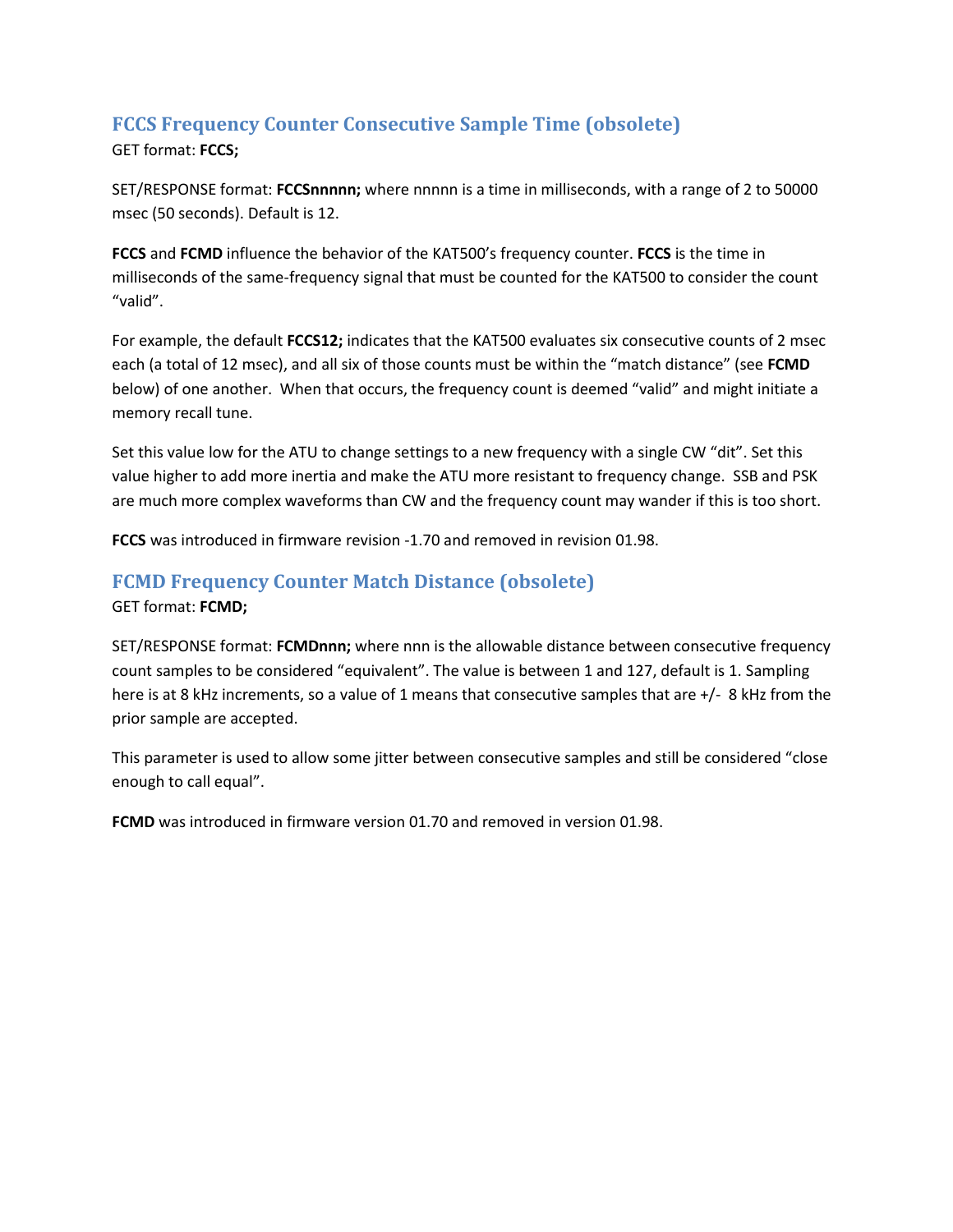# <span id="page-16-0"></span>**FDT Frequency Counter Distance for Retune**

GET format: **FDT;**

SET/RESPONSE format: **FDT nn;** where **nn** is the distance, in kHz, between the current ATU frequency and the most recent TX frequency count for the ATU to change ATU settings to the new frequency. The value is between 0 (interpreted as the default of 10 kHz) thru 65535, which disables ATU tuning based on frequency count. This is intended for customers that prefer the KAT500 only follow the frequency provided by a serial port command or the K3/K3S/K4 AUXBUS, or select a minimum distance between current ATU frequency and a newly counted frequency.

**FDT** was introduced in firmware version 01.99.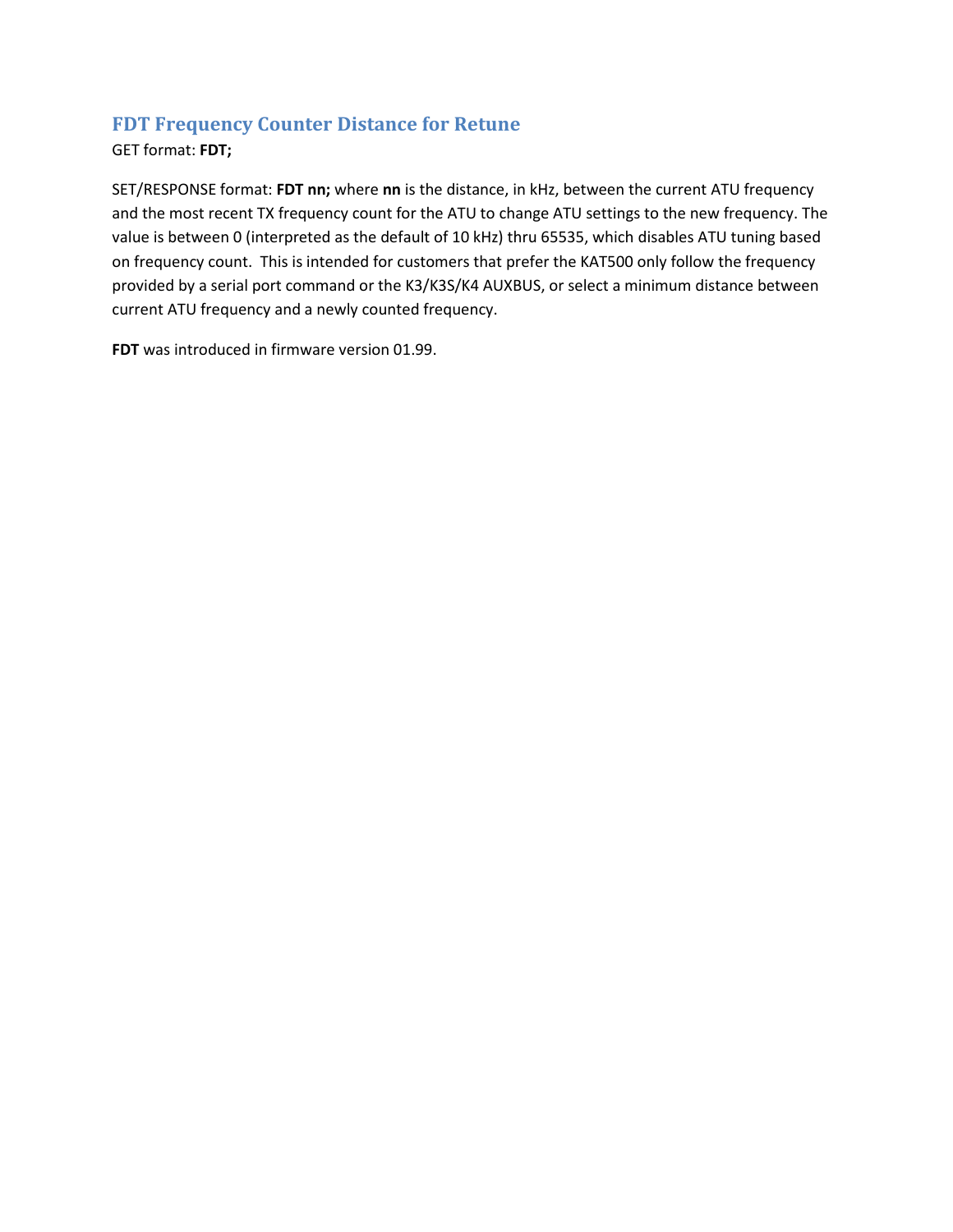# <span id="page-17-0"></span>**FLT Fault Display**

### GET format: **FLT;**

### RESPONSE format: **FLTc;** where **c** is a fault code:

| <b>Fault code</b> | <b>Name</b>                                                       | <b>Description</b>                                                                                                                                                                                                                         |
|-------------------|-------------------------------------------------------------------|--------------------------------------------------------------------------------------------------------------------------------------------------------------------------------------------------------------------------------------------|
| $\mathbf{0}$      | No Fault                                                          | No error                                                                                                                                                                                                                                   |
| $\mathbf{1}$      | No Match                                                          | The ATU tune algorithm was unable to find a satisfactory<br>match                                                                                                                                                                          |
| $\overline{2}$    | Power Above<br>Design Limit for<br>Antenna SWR                    | Transmitter power exceeds the design limit for the<br>unmatched antenna SWR. This power limit varies with the<br>SWR of the antenna: 600 watts at 10:1 SWR, 1000 watts at<br>3:1 SWR.                                                      |
| 3                 | Power Above Safe<br>Relay Switch Limit                            | Transmit power, with the amplifier key line relay in the<br>interrupted position, exceeds the ATU's safe relay switching<br>limit of 100 watts. This might be the result of failing to route<br>the amplifier key line through the KAT500. |
| 4                 | <b>SWR</b> exceeds<br>Amplifier Key<br>Interrupt SWR<br>threshold | The current SWR exceeds the amplifier key interrupt SWR<br>threshold. Fault code 4 is cleared by a subsequent<br>transmission with SWR below 7/8 of this threshold. Fault<br>code 4 is not written into the fault log.                     |

A fault condition may be cleared by tapping the TUNE button or turning the KAT500 off (Hold the MODE button) and back on. Fault code 4 is cleared by a transmission with low SWR.

The amplifier key line is kept interrupted during any fault.

Fault code 4 is new in firmware version 01.52.

# <span id="page-17-1"></span>**FLTC Clear Fault**

SET format: **FLTC;**

<span id="page-17-2"></span>Turns off the FAULT LED and clears the current fault.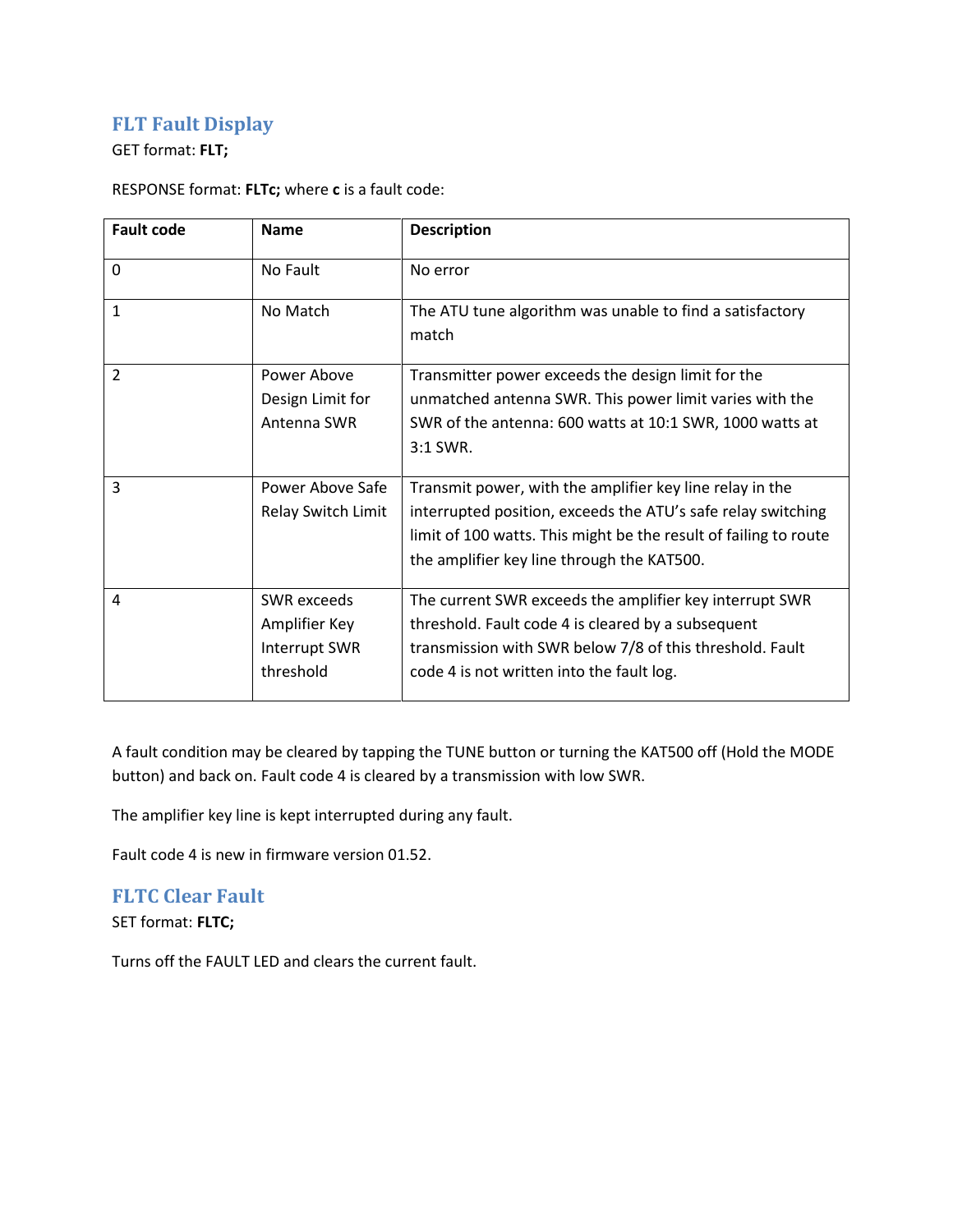# **FT Full Search Tune**

### SET/RESPONSE format: **FT;**

**FT;** starts a Full Search Tune. If Mode is Bypass, the Mode is changed to Manual. An **FT;** RESPONSE is sent when a Full Tune initiated by **T;** or **FT;** completes.

Full Tune may not start immediately if the current transmit power exceeds the **[AKIP](#page-6-0)** threshold. When you next stop transmitting, KAT500 firmware interrupts the amplifier key line. Start transmitting again at about 15 to 30 watts. When tune completes, an **FT** response is sent. You should stop transmitting, and KAT500 firmware will then reconnect the amplifier key line.

If the amplifier's T/R switch can handle full-power switching (indicated by setting **[AKIP](#page-6-0)** to 1500), amplifier key line interrupt, tuning, and key line reconnect occur without requiring a pause in transmission.

The ATU setting found is saved for later recall. This "save" may be skipped with **FTNS**, below.

# <span id="page-18-0"></span>**FTNS Full Tune, No Save**

SET format: **FTNS;**

#### RESPONSE format: **FT;**

FTNS; starts a Full Search Tune, just like **FT** above, but does not store the resulting ATU setting in memory. If you like the setting, it may be stored with **SM;**

**FTNS** was added in firmware version 01.98.

### <span id="page-18-1"></span>**FT0, FT1 Transmit VFO**

SET format: **FT0;** or **FT1;**

Yaesu radios do not indicate the transmit VFO in the **IF** response message. **FT0;** selects VFO A as the transmit VFO. **FT1;** selects VFO B as the transmit VFO. Subsequent **FA** or **FB** messages provide the transmit frequency.

## <span id="page-18-2"></span>**FX XCVR or CAT Frequency**

GET format: **FX;**

RESPONSE format: **FX 7023;**

Shows the frequency most recently received from a serial command (**FA**, **FB**) or transceiver frequency from a K3/K3S/K4 via AUXBUS.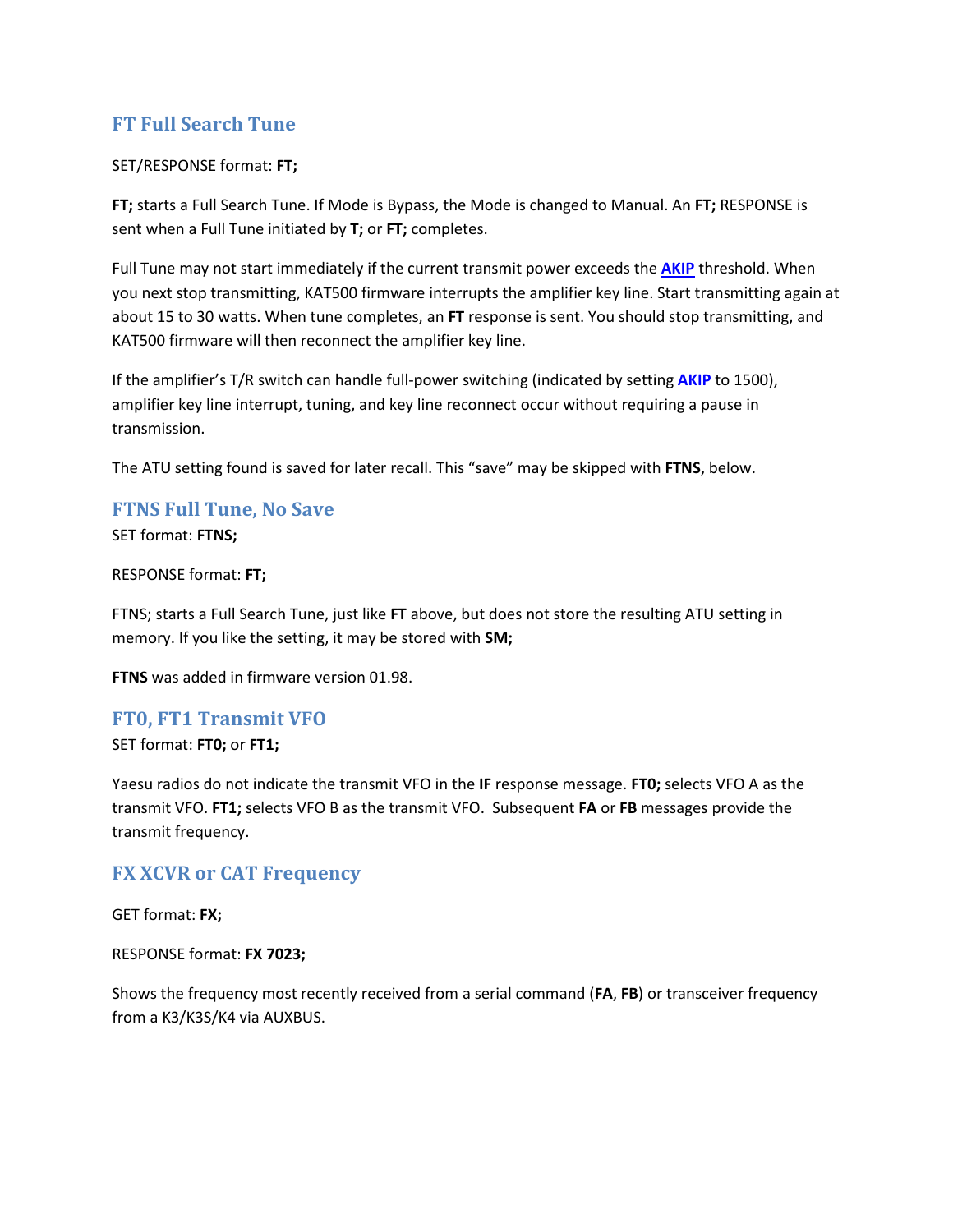## <span id="page-19-0"></span>**FY Current ATU Frequency Range**

### GET format: **FY;**

### RESPONSE example: **FY 14000-14019;**

FY shows the frequency range of the currently selected ATU "bin". The bin "width" varies by band; 10 kHz on 160 meters, 20 kHz on bands 80 thru 12 meters, 100 kHz on 10 meters and 200 kHz on 6 meters.

**FY** was added in firmware version 01.97.

## <span id="page-19-1"></span>**I Identify Device**

GET format: **I;**

RESPONSE format: **KAT500;**

KAT500 protected boot block firmware responds with "**kat500;**" in lower case.

Identify is used by the KAT500 Utility verify that it is connected to a KAT500 rather than some other device.

## <span id="page-19-2"></span>**IF Transceiver Info**

SET format: **IF** followed by 26, 27, or 37 characters, the Elecraft, Kenwood, Flex, or Yaesu response to an **IF** query.

**IF** is used to determine the XIT offset.

The **IF** response is also used to determine the transmit VFO for Elecraft, Flex, and Kenwood radios. Yaesu radios do not provide the transmit VFO in an **IF** message; this information is conveyed via **FT0** or **FT1**.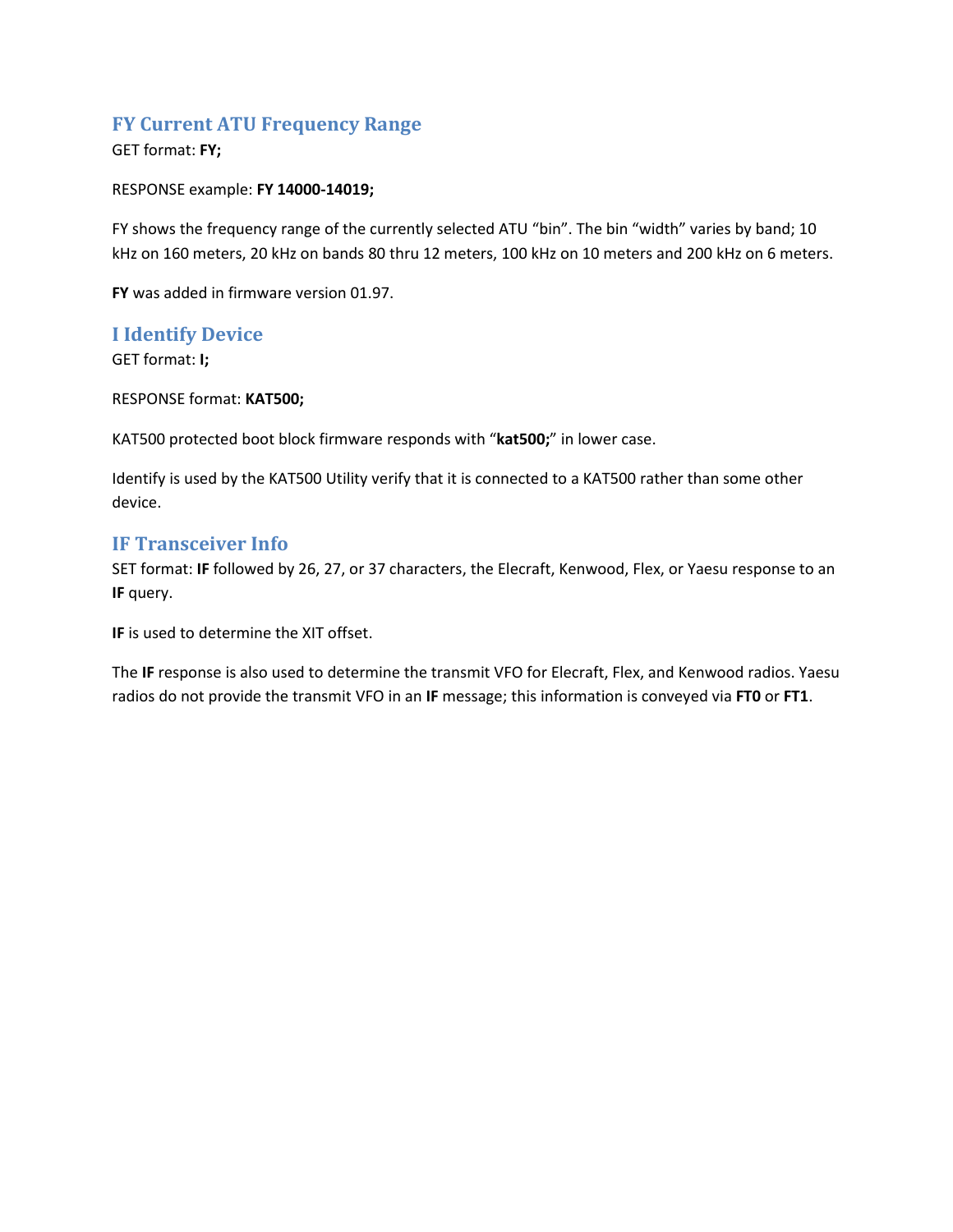# <span id="page-20-0"></span>**L Select Inductors**

GET format: **L;**

SET/RESPONSE format: **Lhh;** where **hh** are hexadecimal digits (0-9 and A-F) indicating the selected inductors.

Examples:

- **L00;** selects no inductors
- **LFF;** selects all inductors
- **L80;** selects only the largest inductor by energizing K17
- **LE0;** selects the three largest inductors by energizing K17, K16, and K15.

See the **[C](#page-10-2)** command for a description of hexadecimal notation.

The *KAT500 Utility* Operate page displays the relay settings as check boxes and total inductance.

| <b>Hex digit</b> | Relay | Inductance (nH) |
|------------------|-------|-----------------|
| 80               | K17   | 9000            |
| 40               | K16   | 4400            |
| 20               | K15   | 2100            |
| 10               | K14   | 1000            |
| 08               | K13   | 480             |
| 04               | K12   | 230             |
| 02               | K11   | 110             |
| 01               | K10   | 50              |

It may take a few milliseconds after issuing **Lxx;** SET before the relays change, and they may not all be changed at the same time.

SET may be ignored if the current transmit power exceeds the **[AKIP](#page-6-0)** power threshold.

Inductor relays are released when the bypass relay is in bypass (**[BYPB](#page-10-1)**), and SET has no effect.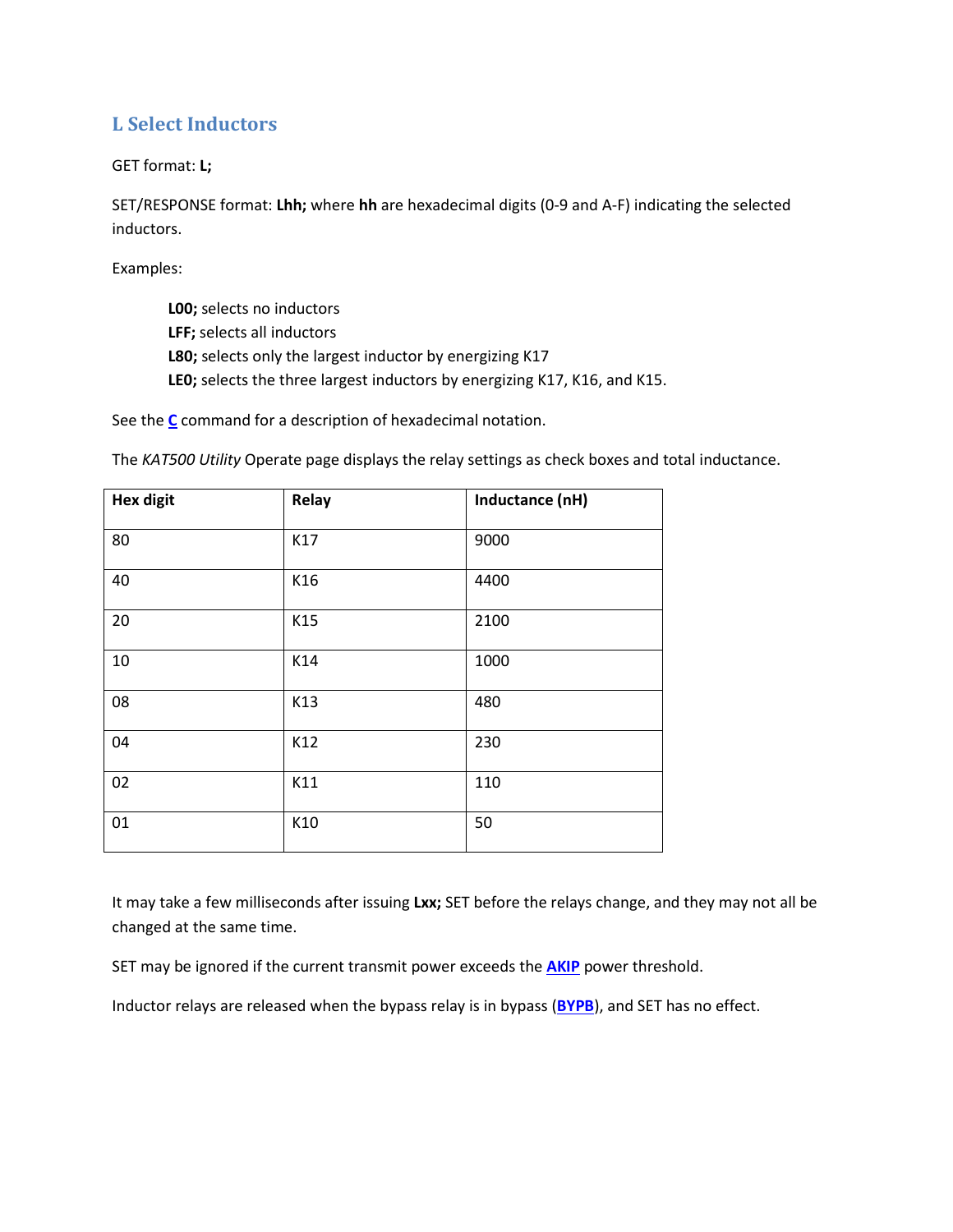### <span id="page-21-0"></span>**MD Mode**

GET format**: MD;**

SET/RESPONSE format: **MDB;** or **MDM;** or **MDA;**

**MDB;** is "**B**ypass" mode. The bypass relay is released to its Bypassed setting and the KAT500 does not attempt to tune.

**MDM;** is "**M**anual" mode. The KAT500 recalls memorized tuner settings from prior tune efforts on frequency and antenna change, frequency change, and when the TUNE pushbutton is pressed. A TUNE button press is also used to search for a match setting. See also the **[MTM](#page-22-1)** command.

**MDA;** is "**A**utomatic" mode. The KAT500 recalls memorized tuner settings on frequency change, and can initiate a "full search tune" if the SWR exceeds a threshold value (typically 1.8:1) that can be set with the **[ST](#page-26-2)** command. See also the **[MTA](#page-21-2)** command.

SET may be ignored while transmitting.

### <span id="page-21-1"></span>**MT Memory Recall Tune**

SET format: **MT fffff;** where **fffff** is a frequency, in kHz.

**MT** performs a "memory recall tune" by changing to the memorized tuner setting for the current antenna.

If **fffff** is zero or missing, the last Transmit frequency is used. If the ATU detects a current transmit frequency, the measured frequency is used instead of **fffff**.

If there is no memorized tuner setting for the specified frequency, adjacent memories are searched above and below the specified frequency, to the band edges, until a suitable memory is found.

<span id="page-21-2"></span>Memory Recall Tune may be deferred until the current transmit power drops below the **[AKIP](#page-6-0)** power threshold.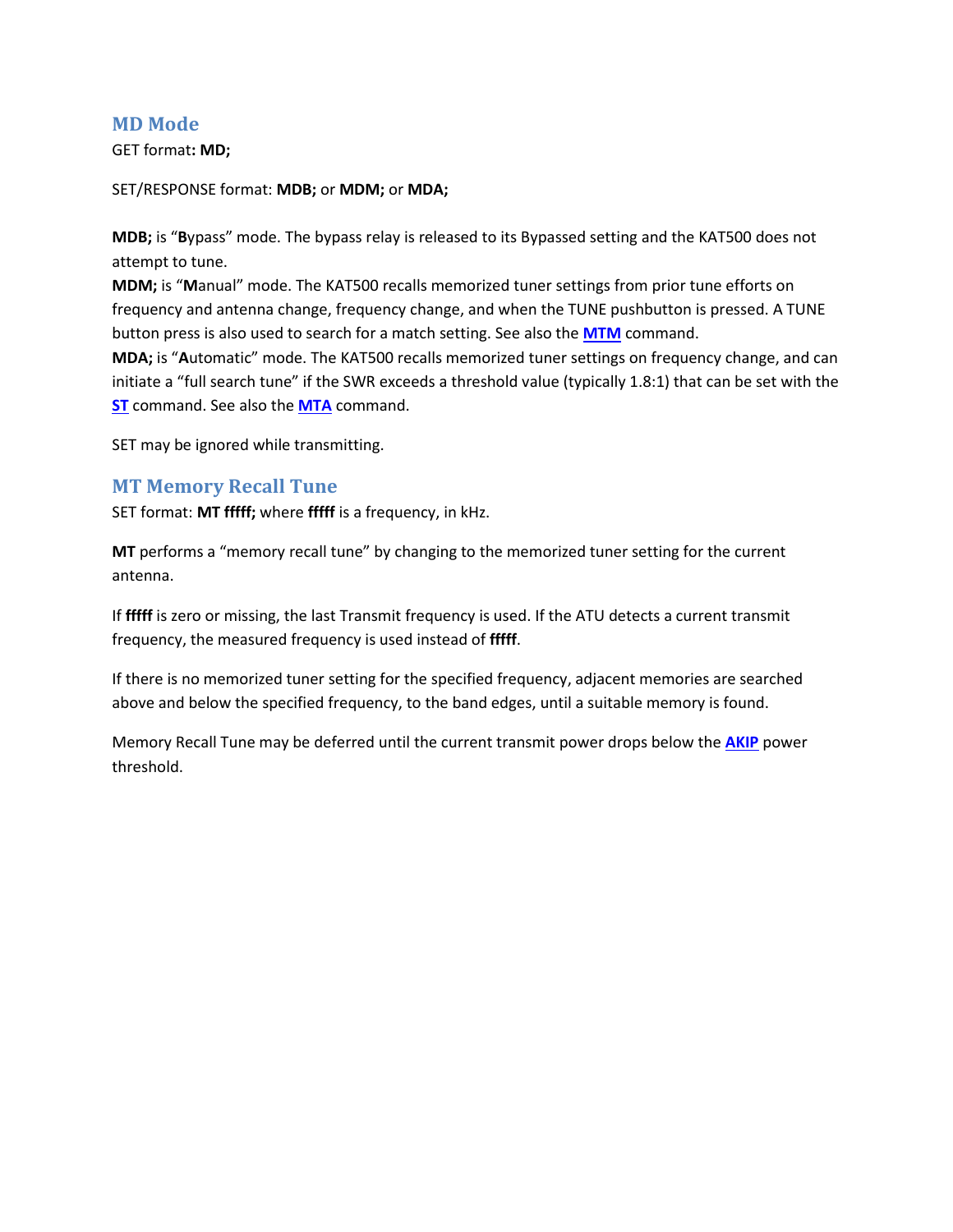# <span id="page-22-0"></span>**MTA Memory Recall Tune on QSY in AUTO (obsolete)**

### GET format: **MTA;**

SET/RESPONSE format: **MTA1**; or **MTA0**;

Enables (**MTA1;**) or disables (**MTA0;**) Memory Recall Tunes when transmit frequency changes are detected while in Mode AUTO.

When enabled, the KAT500 performs Memory Recall Tunes as the transmit frequency changes within the current band while in Mode AUTO, even if the VSWR is below the Auto tune VSWR threshold.

When disabled, the KAT500 performs Memory Recall Tunes, and, if necessary, Full Tunes, only when the VSWR rises above the VSWR Auto tune threshold (see the **[ST](#page-26-2)** command).

**MTA** is enabled by default. **MTA** was added in firmware version 01.28 and disabled in 01.99. See **FDT**.

## <span id="page-22-1"></span>**MTM Memory Recall Tune on QSY in MAN (obsolete)**

GET format: **MTM;**

SET/RESPONSE format: **MTM1**; or **MTM0**;

Enables (**MTM1;**) or disables (**MTM0;**) Memory Recall Tunes as transmit frequency changes are detected while in Mode MAN.

When disabled, the KAT500 performs Memory Recall Tunes only on band and antenna changes while in Mode MAN.

**MTM** is enabled by default. **MTM** was added in firmware version 01.28 and disabled in 01.99. See **FDT**.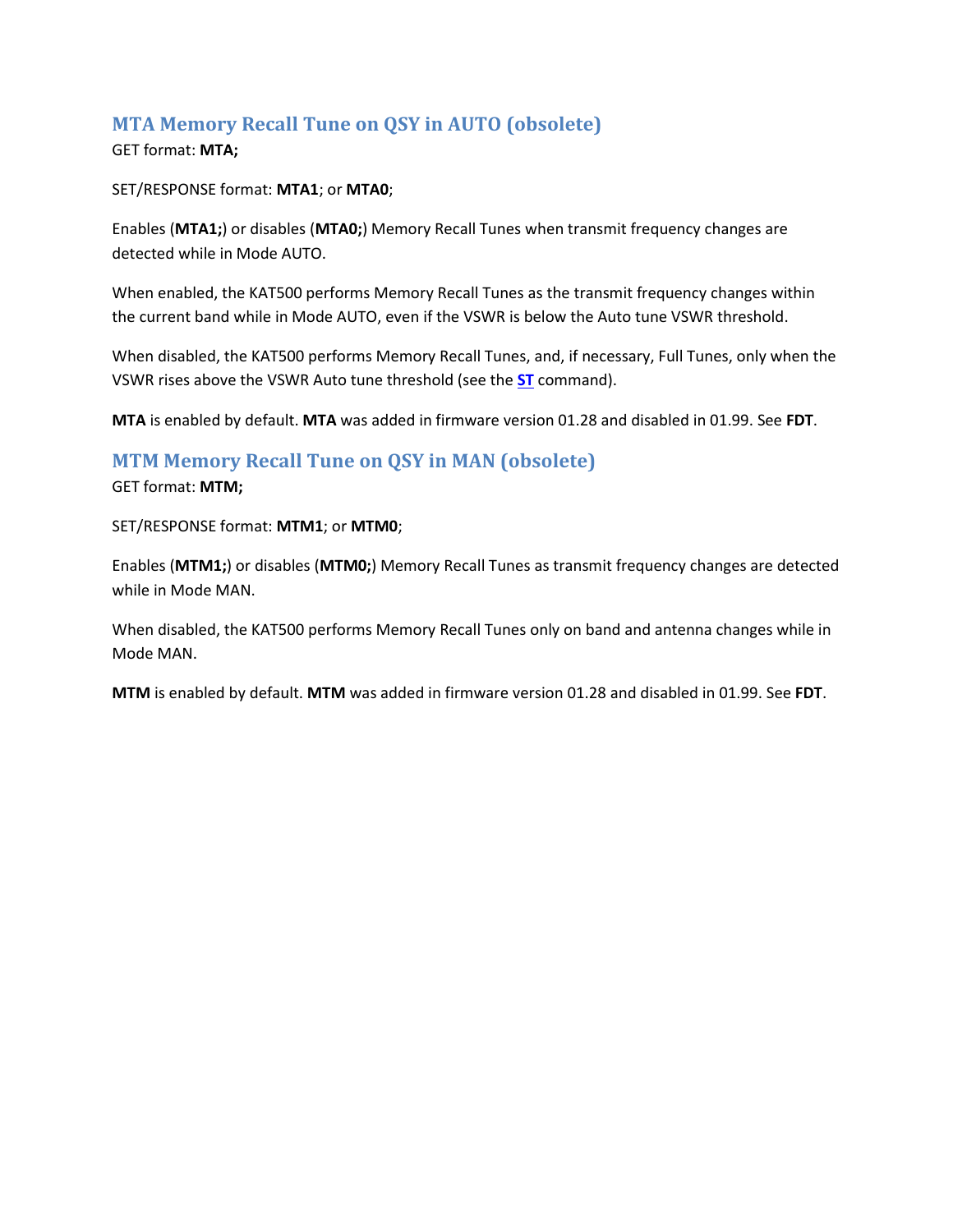# <span id="page-23-0"></span>**PS Power on/off**

GET format: **PS;**

SET/RESPONSE format: **PS0;** or **PS1;**

Turns the KAT500 ON (**PS1;)** or OFF (**PS0;)**.

The KAT500's microcontroller operates whenever DC power is applied. LEDs and relays are off (Antenna 1, bypassed) when the KAT500 is "logically off". See the **[SL](#page-24-1)** command.

This command may be ignored while transmitting.

**PS;** and **PS1;** were added in firmware version 01.20.

### <span id="page-23-1"></span>**PSI Power Status Initial**

GET format: **PSI;**

SET/RESPONSE format: **PSI0;** or **PSI1;**

Determines whether the KAT500 starts OFF (**PSI0;**) or ON (**PSI1;**) when DC power is initially applied.

The KAT500's microcontroller operates whenever DC power is applied. See the **[SL](#page-24-1)** command.

**PSI;** was added in firmware version 01.37. This command is used by the *KAT500 Utility* Edit Configuration dialog Initial Power tab.

### <span id="page-23-2"></span>**RSTx Reset**

SET format**: RST0;** or **RST1;**

**RST0;** resets the microcontroller without saving state in EEPROM. This is equivalent to removing the power plug and plugging it back in again. **RST1;** simulates pressing the power off button which saves current state in EEPROM before reset.

**RST** may be ignored while transmitting.

<span id="page-23-3"></span>**RV Firmware Revision** GET format**: RV;**

RESPONSE format: **RVnn.nn;**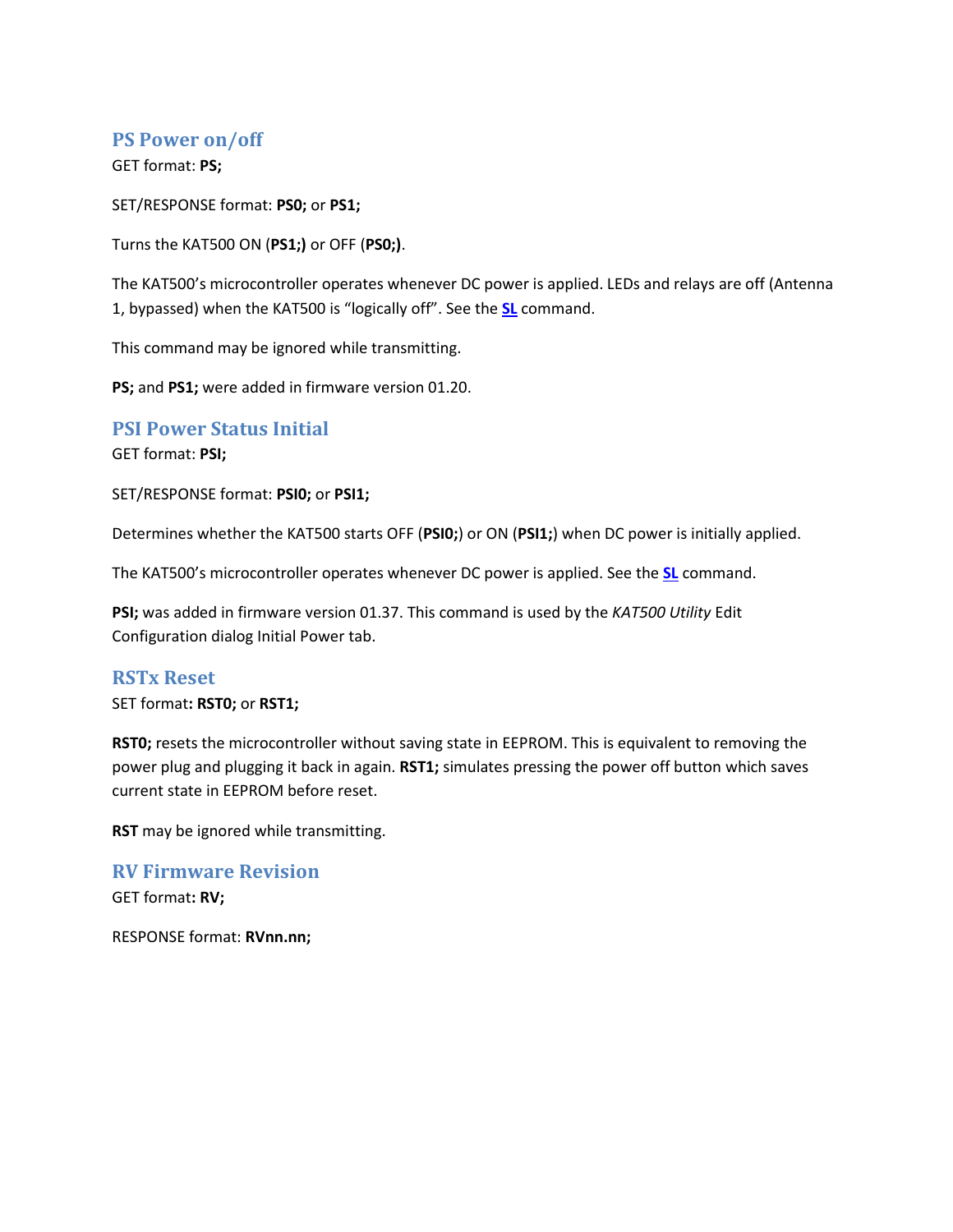## <span id="page-24-0"></span>**SIDE Select Side**

GET format: **SIDE;**

SET/RESPONSE format: **SIDET;** or **SIDEA;**

Gets or sets the state of SIDE relay K9.

The selected capacitors are connected to the **transmitter** side of the inductor (a CL network) when K9 is not energized (**SIDET;**)

The selected capacitors are connected to the **antenna** side of the inductor (an LC network) when K9 is energized (**SIDEA;**).

Generally, the capacitors shunt the higher impedance sid*e.*

It may take a few milliseconds after issuing **SIDEx;** before the relay changes.

SET may be ignored if the current transmit power exceeds the **AKIP** power threshold.

<span id="page-24-1"></span>The SIDE relay is released while the bypass relay is bypassed.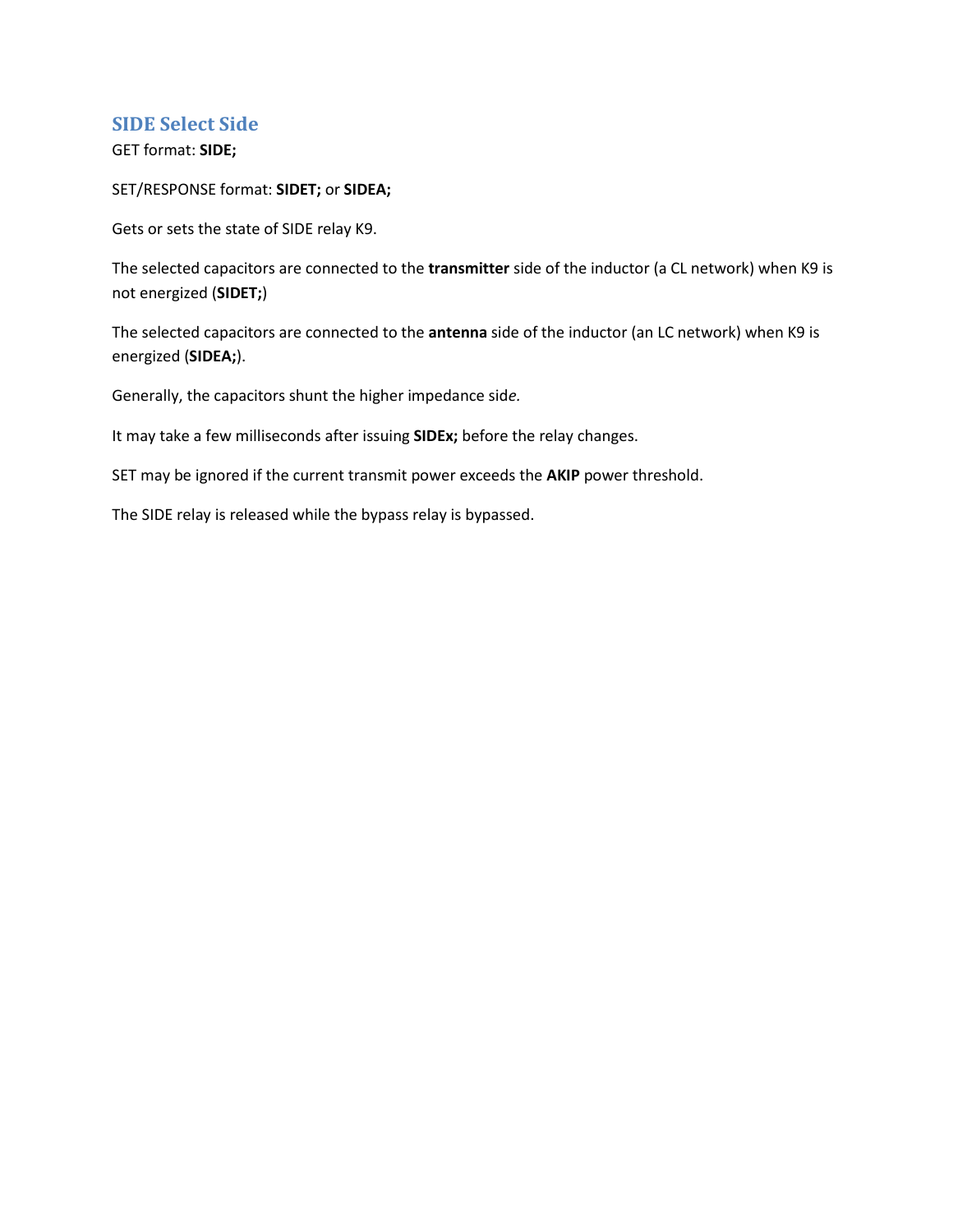## <span id="page-25-0"></span>**SL Sleep when Idle**

### GET format: **SL;**

SET/RESPONSE format: **SL0;** (disable) or **SL1;** (enable)

**SL1;** causes the KAT500 microcontroller (MCU) to enter a low power and electrically quieter "sleep" mode when switched off or when idle. The 16 MHz crystal oscillator is turned off while sleeping.

The sleeping microcontroller can be awakened by:

- 1) Front panel button press,
- 2) Change to any of the accessory connector BAND lines,
- 3) High to low transition of the accessory connector AUXBUS line,
- 4) High to low transition of the "start tune" line of the rear-panel TUNE connector,
- 5) High to low transition (a start bit) on the RS-232 serial port, or
- 6) Transmit-level RF.

While the microcontroller can be awakened by characters arriving on the RS-232 serial port, it takes about 100 milliseconds for the crystal oscillator to reach operating speed, and characters arriving in that period may be lost. Computer programs should send a series of single semicolons at approximately 100 millisecond intervals until the KAT500 returns semicolon responses. It normally takes two or three semicolons. Once the microcontroller is awakened by serial port communications, it stays awake until no characters arrive for a few seconds.

The microcontroller is deemed "idle" when a short period has elapsed without front panel button presses or changes to any of the rear panel inputs (band, tune start, AUXBUS, serial port communications, and RF transmission). The microcontroller is not "idle" while tuning (even if RF ceases) or part of a serial command has been received.

Sleep when Idle was introduced in firmware version 01.38. Install *KAT500 Utility* version 1.13.4.2 or later before enabling Sleep when Idle. It has been changed to send a few "wakeup" semicolons in each of its communication sequences with the KAT500, and adds an Edit Configuration dialog Idle Sleep tab.

If you use the *KAT500 Utility* Command Tester, it might be necessary to enter a few semicolons before a command is accepted. It is often more convenient to turn off Sleep when Idle (**SL0;**) when testing PC software or commands from the Command Tester window.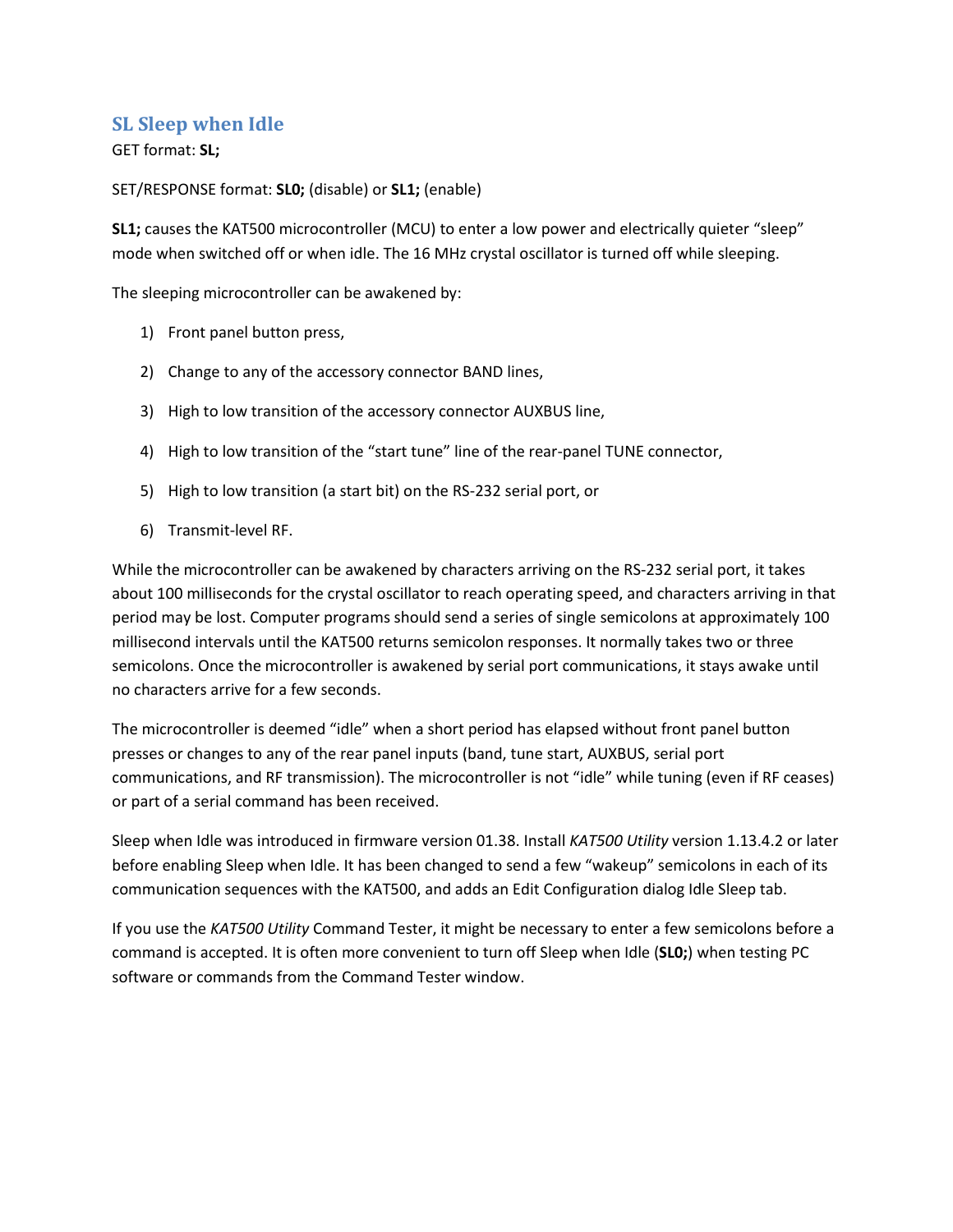### <span id="page-26-0"></span>**SM Save Memory**

SET format: **SM;** or **SM fffff;** where **fffff** is a frequency in kHz.

**SM** saves the current tuner settings (antenna, side, inductor, capacitor, and bypass VSWR) in the tuner memory for the indicated (or most recent transmit) frequency.

If **fffff** is zero or missing, the last Transmit frequency is used. If transmitting, the measured frequency is used instead of **fffff**.

**SM;** is used by the *KAT500 Utility* Operate Page Memorize button.

**SM** with a frequency was introduced in firmware version 01.20.

### <span id="page-26-1"></span>**SN Serial Number**

GET format: **SN;**

#### RESPONSE format: **SN xxxxx;**

<span id="page-26-2"></span>**SN;** reads the KAT500's serial number, installed in EEPROM during factory installation of initial firmware and will normally remain unchanged thereafter. Leading zeros may be omitted. **[EEINIT](#page-12-1)** does not change the serial number.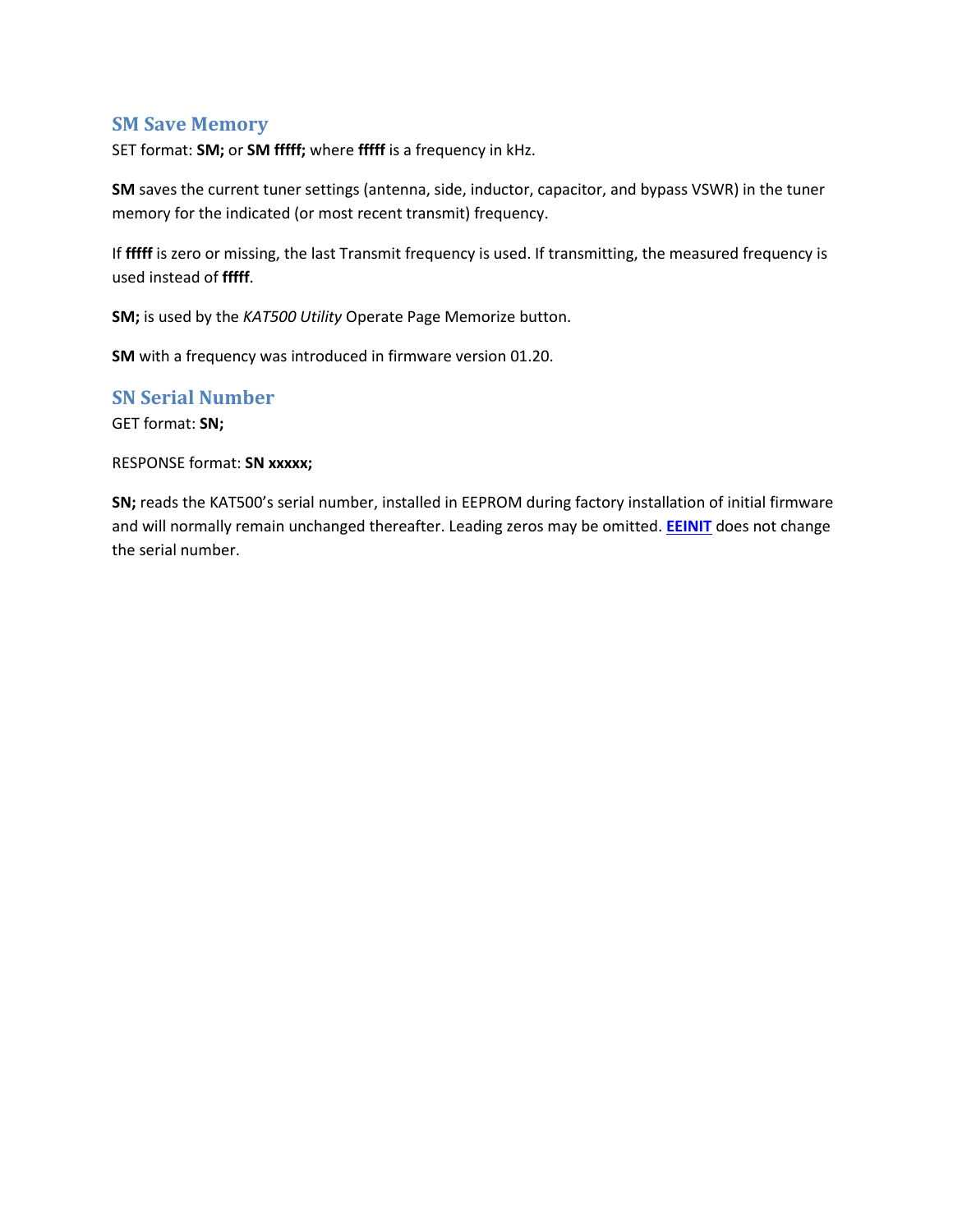## <span id="page-27-0"></span>**ST SWR Thresholds**

GET format: **STbbt;** where **bb** is the band number (see **[BN\)](#page-8-2)** and **t** is a "type"

SET/RESPONSE format: **STbbtnn.nn;** where **nn.nn** is a VSWR value.

The "types" are:

- **A** for **A**uto tune VSWR threshold. When the KAT500 is in Mode AUTO and the current VSWR reaches this threshold, the KAT500 will attempt to recall a prior tuner setting from its memory, or perform a Full Tune as required to reach the Auto tune VSWR threshold. The default Auto tune VSWR threshold value is 1.8. The minimum is 1.5. For example, to change the Auto tune VSWR threshold for 20 meters to SWR 1.75:1, enter **ST05A1.75;** where **05** is the Band Number for 20 meters.
- **B** for **b**ypass VSWR threshold. During a "full tune", VSWR is measured with the KAT500 in bypass, with no inductors or capacitors in the RF path. If the bypass VSWR is less than or equal to the bypass VSWR threshold, the desired (and memorized) tuner setting for this frequency is "use the bypass relay". The default bypass VSWR threshold is 1.2. For example, to change this threshold to 1.3:1 for 80 meters, enter **ST01B1.3;** where **01** is the Band Number for 80 meters.
- **K** for amplifier **K**ey interrupt VSWR threshold. If the VSWR exceeds this threshold, the amplifier key interrupt relay is energized so that the amplifier is not keyed. The default amplifier key interrupt VSWR threshold is 2:1. This threshold may be set as high as 99.99 to defeat the protection function.

The *KAT500 Utility* Edit Configuration dialog VSWR Thresholds tab supports setting these values individually by band, or all at once for all bands.

VSWR values are encoded in an 8.8 binary format, so the least significant digit may change when converting between binary and decimal representations.

## <span id="page-27-1"></span>**T Start Full Tune**

SET format: **T;** RESPONSE format: **FT;** when full tune completes.

This command is equivalent to pressing the front panel TUNE button. **T;** is equivalent to **FT;** (Full Tune).

## <span id="page-27-2"></span>**TP Tune Poll** GET format: **TP;** RESPONSE format: **TP1;** if the KAT500 is currently tuning, **TP0;** if not tuning.

**TP;** is new in firmware version 01.42.